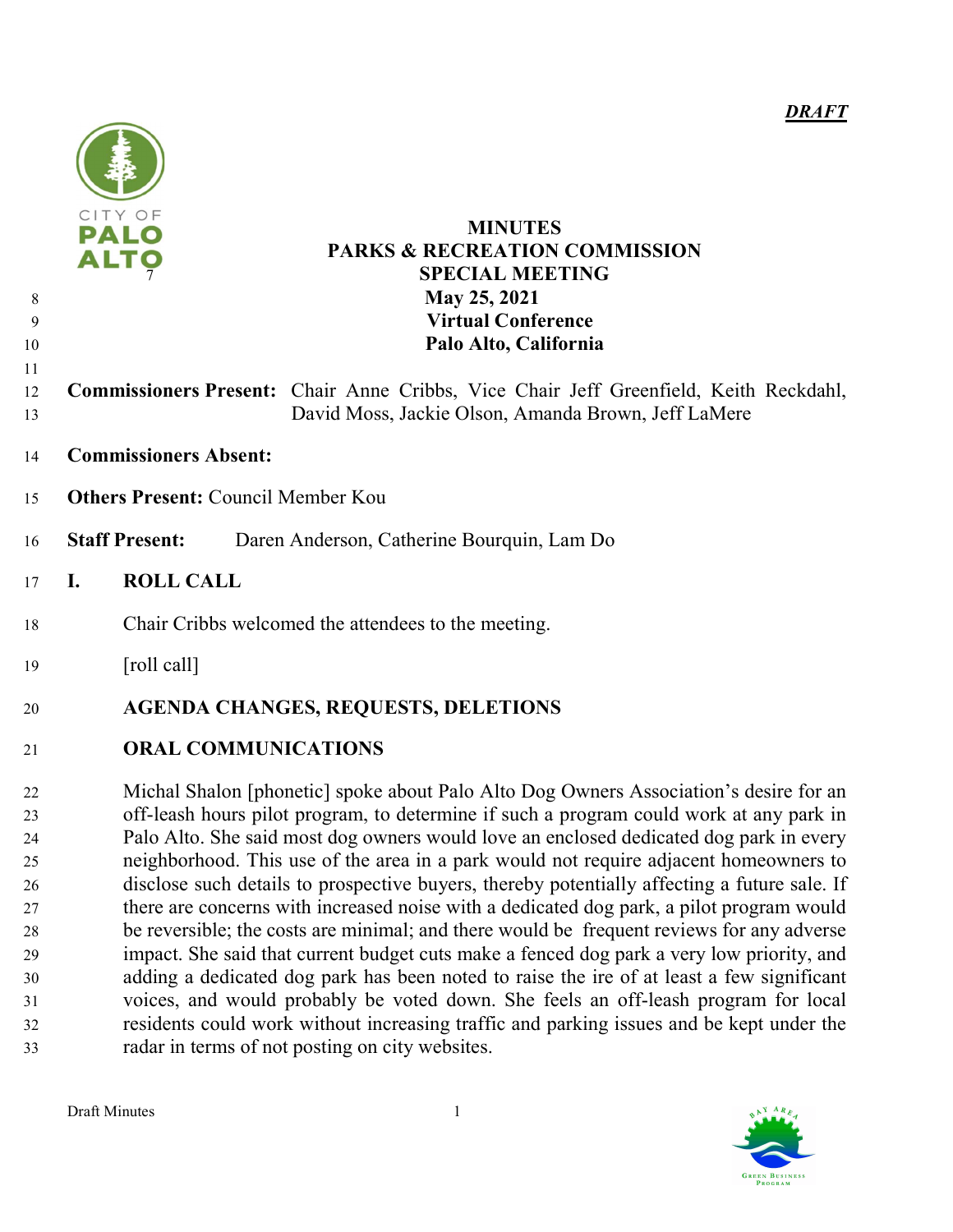Ten-year-old, Cooper Phillips, asked the City of Palo Alto to not use pesticides. He shared that he was on a family walk last fall and noticed a yard sign about being pesticide-free. He said their website is www.pesticidefreezone.org. He talked with his family about what this meant and why it is so important, and shared the information with his classmates. He put yard signs in his yard and gave some to classmates to put in their yard to raise awareness about pesticide use. Cooper said he wrote letters to the Mayor, Governor Newsome and President Biden. He said the City has reduced its pesticide us by at least 90 percent over the past 20 years and he encourages people to take the next step and become 100 percent pesticide-free. He cited the dangers of pesticides to people, animals and gardens. They can cause cancer, Alzheimer's disease and birth defects. He shared natural alternatives to using pesticides as well as herbicides, and asked people to keep Palo Alto's great parks safe for people and animals by eliminating pesticide us.

- Joel Gartlet [phonetic] said he emailed the commission in March asking why Gate D between Arastradero Preserve and Foothills Preserve was closed to bicyclists when it's legal to ride to both sides of the gate. Information was sent to him by Mr. Anderson from 2005 when the decision was made, discussing Arastradero Gateway acquisition and conservation easement and creation of the two new entrances to the preserve, one from Arastradero and one from Mid Pen's Los Trancos. Since Los Trancos is currently closed to bicyclists it made sense that this entrance was limited to walkers, but the information didn't explain why Gate D was limited to foot traffic. He is hoping it can be changed or understand why the decision was made. He wondered if it is better to advocate to the Parks and Recreation Commission or directly to the City Council to change this. He hoped that this question could be discussed under item three on the agenda. If not, he would like to know how to get it on the agenda for future discussion.
- Chair Cribbs thanked the public speakers for their participation.

# II. DEPARTMENT REPORT

Mr. Anderson started with a friendly reminder to complete the demographics survey that was emailed to all board, commission and committee members on May  $20<sup>th</sup>$ , as part of citywide race and equity work. The Mayor has requested all board and commission work plans be sent to the clerk by the end of May, and they will go on the Council Consent calendar for June  $21^{st}$ . He said Parks and Rec was one of the first in the city to complete the work plan. An update was emailed regarding the Highway 101 pedestrian/bike bridge project. They were planning on installing the bridge over the center section of the freeway on Saturday, the 29<sup>th</sup>. However, the contractor had to reschedule for June  $5<sup>th</sup>$  or  $6<sup>th</sup>$ . More information can be found on the website cityofpaltoalto.org/101bridge.

Mr. Anderson reported that the Recreation Division and Recreation Foundation will be hosting World Music Month on University and California Avenues. Music will be played on every Saturday and Sunday in June. More information is available at

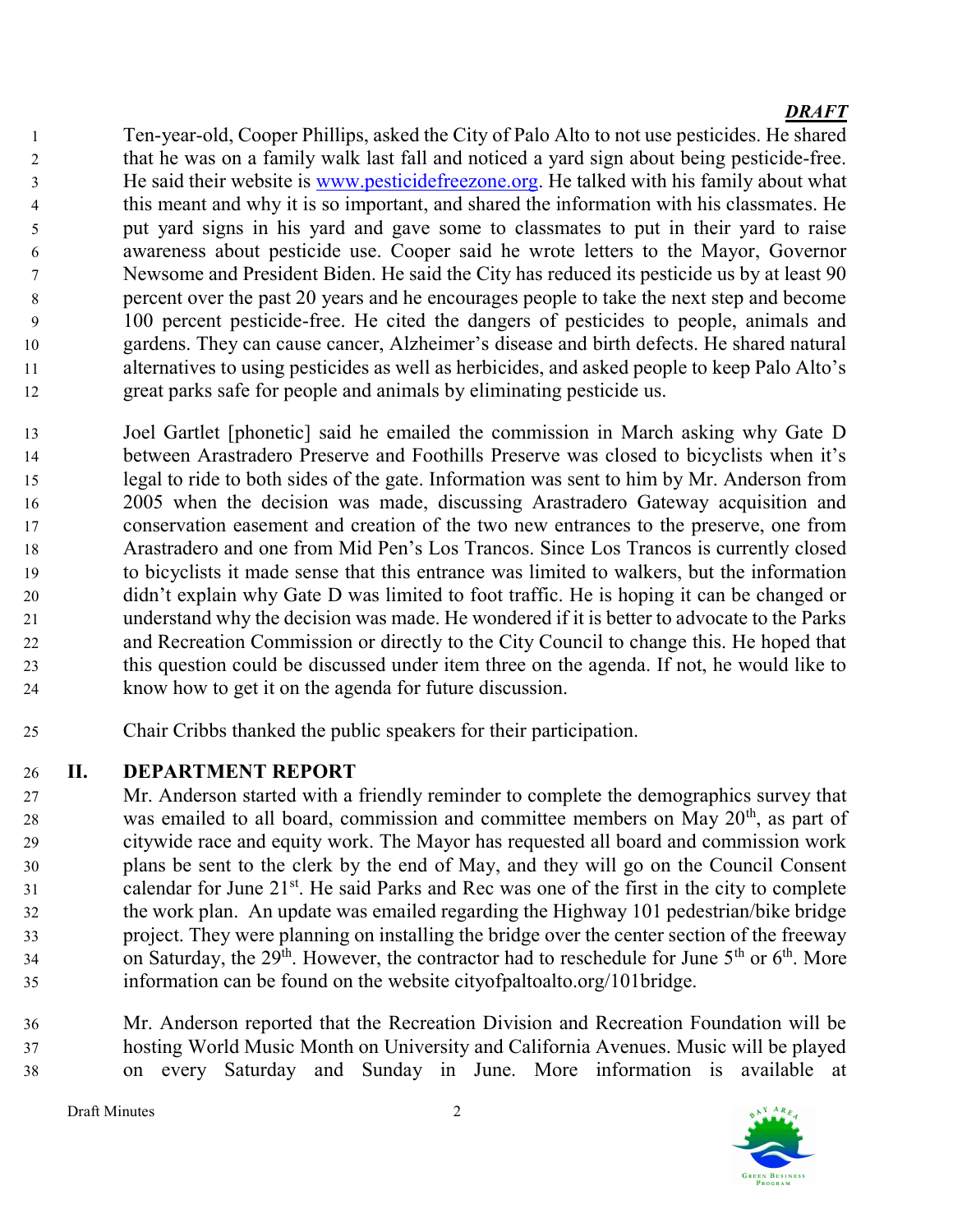parecfoundation.org. He gave a teaser regarding a Community Services in-person event that will be held on July  $4<sup>th</sup>$ . As he gets more information, he will update the Commission.  $\mu$  He said Cubberley has established their expected re-opening date, Tuesday, July 13<sup>th</sup>. They will resume limited rentals based on county and state guidelines at that time. Theatre rentals may resume before that date. They are opening up applications for the September 2021 through August 2022 rental season this week. A field allocation for summer season has been established, and the fall season brokering meetings will be held mid-June. Summer camps start the week of June  $7<sup>th</sup>$ . Summer class registration opens on May  $27<sup>th</sup>$  $\frac{1}{9}$  for residents and June  $3<sup>rd</sup>$  for non-residents.

Mr. Anderson shared a photo from May Fete. Chair Cribbs was pleased to see the photo, 11 because the signs are of her grand dogs who occasionally reside with her in Palo Alto – Harley and Jasper, in their costumes for the parade. She thanked the staff for their creativeness and the Palo Alto Recreation Foundation for the financial support. Commissioner Moss asked for an update on the May Fete. Mr. Anderson didn't have details to share but said he will send an email from the Recreation Division. Commissioner Moss said it would be nice to know details because it was so unique and impressive.

# BUSINESS

# 1. Approval of Draft Minutes from the April 27, 2021 Special Parks and Recreation Commission Meeting

Chair Cribbs initiated discussion on the new action minutes, stating she was somewhat hesitant about the new format, because much of the background is lost. She invited comments from other Commissioners. Commissioner Reckdahl said he likes verbatim minutes because he can go back and search for words to find when something was discussed, which is time-consuming to do with the recording. He asked why the change occurred. Mr. Anderson replied it was part of the new handbook as a direction from Council. Vice Chair Greenfield described the new action minutes as "extra light" and the verbatim minutes as "very heavy" in detail and length and wondered if there was a happy medium.

Ms. Bourquin advised that summary could be used if the Commission preferred. Commissioner Moss said he prefers the verbatim minutes, at least for the Commissioners to read, to be able make sure their comments were interpreted correctly and also as a reminder of what was discussed. Ms. Bourquin elaborated that Council does action minutes and summary minutes. Summary gives more context to what is discussed, without being word-for-word. Commissioner Moss said he has gone back to past minutes to read what was said, which he feels is valuable. Vice Chair Greenfield wondered if the Council had intended it to be just action minutes or was intending to have summary included as well. He had expected something similar to the recent Council minutes. He asked Council

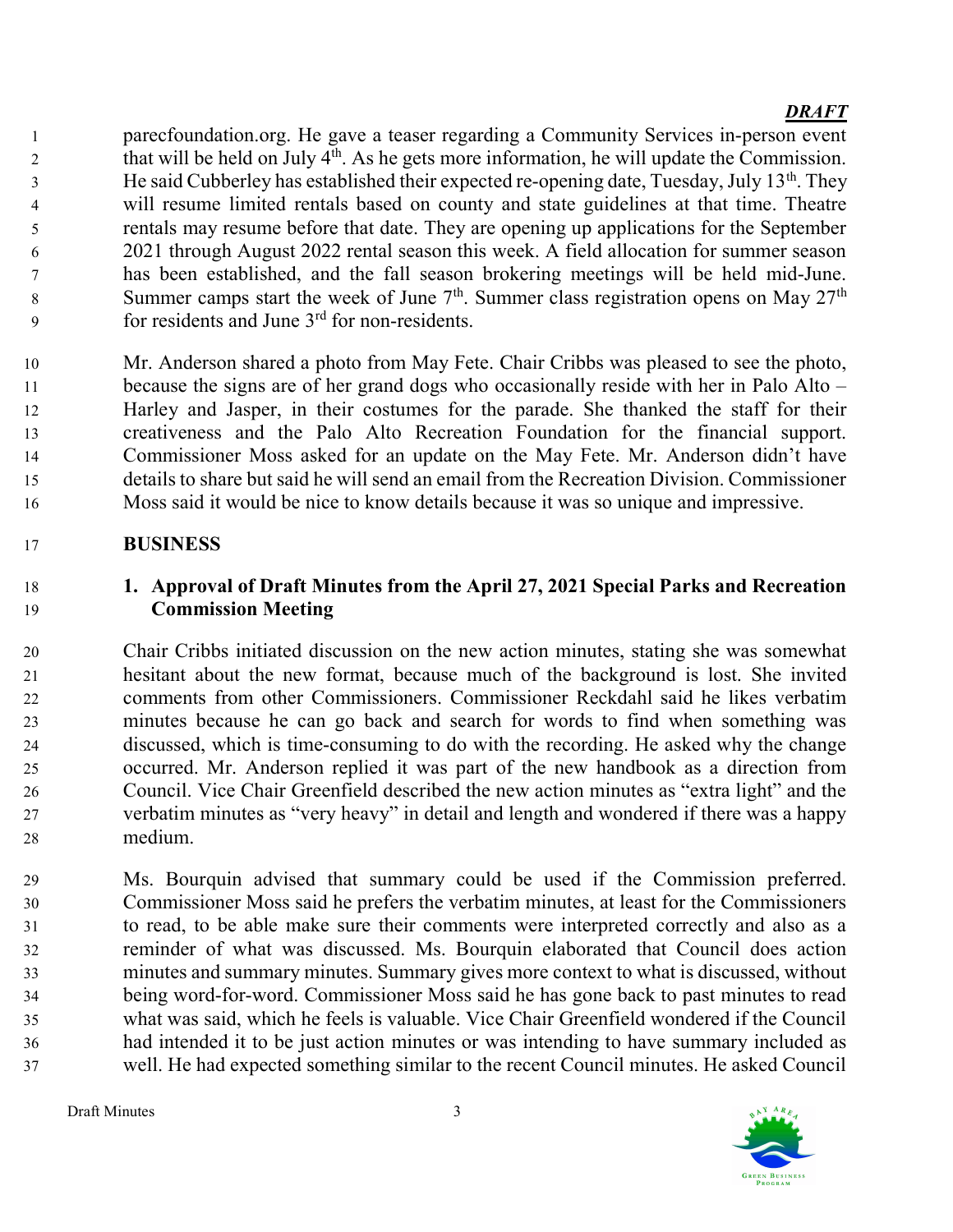Member Kou if she had any comments on the Council's intent. She replied she didn't know if that was the intent, although she has personally always valued verbatim minutes.

Commissioner Reckdahl remarked there were summary minutes when he first started and it was changed to verbatim because of the staff time spent summarizing the discussion. It was felt to be better from a staff and an accuracy standpoint to just have verbatim minutes. Vice Chair Greenfield felt summary minutes will entail a more active period in reviewing minutes, where Commissioners can confirm some nuance that was included or left out of the minutes. Overall, he would like to get clarity on Council's intention and work to adapt and figure out what is best moving forward and make a recommendation. Ms. Bourquin will check on this and report back to the Commission.

# MOTION

Approval of the draft Minutes was moved by Vice Chair Greenfield and seconded by Commissioner Moss. The motion passed 4-0-2 with Commissioners Brown and Reckdahl abstaining.

# 2. Ad Hoc Committee and Liaison updates

- Chair Cribbs invited reports, comments or questions in regard to Ad Hoc committee activities.
- Baylands Tide Gate Vice Chair Greenfield said there was no status update on Baylands Tide Gate. They are waiting for Valley Water approval. Mr. Anderson thought the Valley Water board did approve it, and they are planning on bringing the Park Improvement Ordinance to the June meeting.
- CIP Review Commissioner Moss said there is one more milestone. The City Council is to meet one more time, sometime in the next week or two, for a final on the CIP budget. Mr. Anderson indicated that the Finance Committee did their budget wrap-up and their 25 recommendation will be sent to Council on June  $21<sup>st</sup>$ .
- Dog Parks and Restrooms Chair Cribbs said staff will be scheduling another meeting in regard to this situation.
- Fund Development Chair Cribbs said they did not meet, but as the Liaison for the Parks and Recreation Foundation she attended their meeting and learned about the support they are providing for community service programs.
- Foothills Policy Commissioner Moss said they had a long meeting in preparation for the presentation today, as well as starting the process of research for the end of summer and end of the year. He said it is an ongoing process, and they have another meeting planned this coming month. Vice Chair Greenfield added they are focusing on the leftover priorities

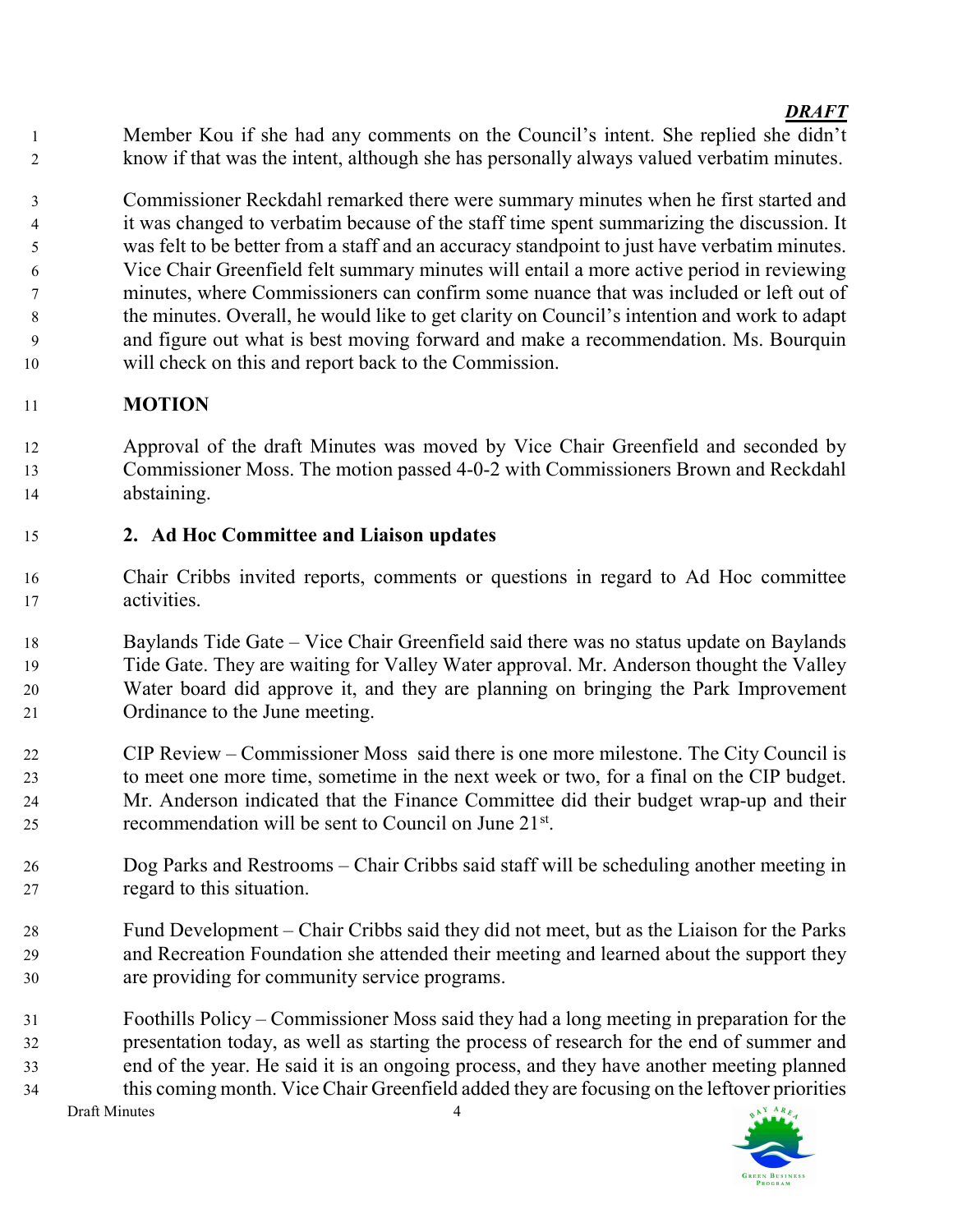- based on the last time with the Commission, and they highlighted specific areas to focus on, figuring the best way to move forward on items as they are able to.
- Racquet Court Policy the Ad Hoc had no updates.

New Recreational Opportunities – Chair Cribbs said most of their time has been spent last month talking about the skate park. They had two good meetings with staff who provided excellent information about potential location and design. The next step will be meeting with Sam and his colleagues to hear what they would like to see in the park and potential locations, which will drive the cost. She said it is exciting and they are moving forward.

- Chair Cribbs stated is helpful to hear what the Ad Hocs are doing. She wants to see if this method works or if the Commission would want to go back to written reports, or a hybrid of doing both.
- 12 Vice Chair Greenfield gave an update on Safe Routes. Last Friday, May  $21<sup>st</sup>$ , was "Bike" to…Day," replacing the more traditional "Bike to Work Day," as transportation has changed over the past year. This is an annual event to encourage commitment to bicycle transportation. He said it's nice to see this happening out on the streets and have City staff and members of Silicon Valley Bike Coalition out handing out bags. He also reported there is a South Palo Alto Bikeways project underway, a conceptual plan development targeted to end by August. There is a virtual route tour this Thursday at 6:30 p.m. that will be repeated on May  $22<sup>nd</sup>$ . There is a summary meeting coming on June  $22<sup>nd</sup>$  including a linkage to the 101 Bike/Pedestrian Bridge. More information is available on the City website by searching for South Palo Alto Bikeways.
- Vice Chair Greenfield reported, as Field Users Liaison, work continues on new signage for Cubberley turf field and running track. He will be meeting with staff regarding what the specific guidelines should be. Chair Cribbs asked if the lights are still being used at night. Vice Chair Greenfield said the lights are gone, as they are no longer necessary after the switch to daylight savings time.
- 3. Foothills Nature Preserve Update

Mr. Anderson introduced the guests in attendance to present the update on the Foothills Nature Preserve. Park Ranger, Catherine Caldwell, would provide an update on visitation at the Preserve. Alex Von Feldt, Executive Director, Grassroots Ecology would talk about environmental monitoring efforts. Elliot Wright, Executive Director, Environmental Volunteers will share about a new video on Foothills Preserve that the volunteers helped create as well as a new program that the City and volunteers are collaborating on. He said the staff report contains further information in regard to these topics. The City Manager assembled this group in 2021 to identify and recommend potential improvements to Foothills Nature Preserve. This group has representatives from Grassroots Ecology,

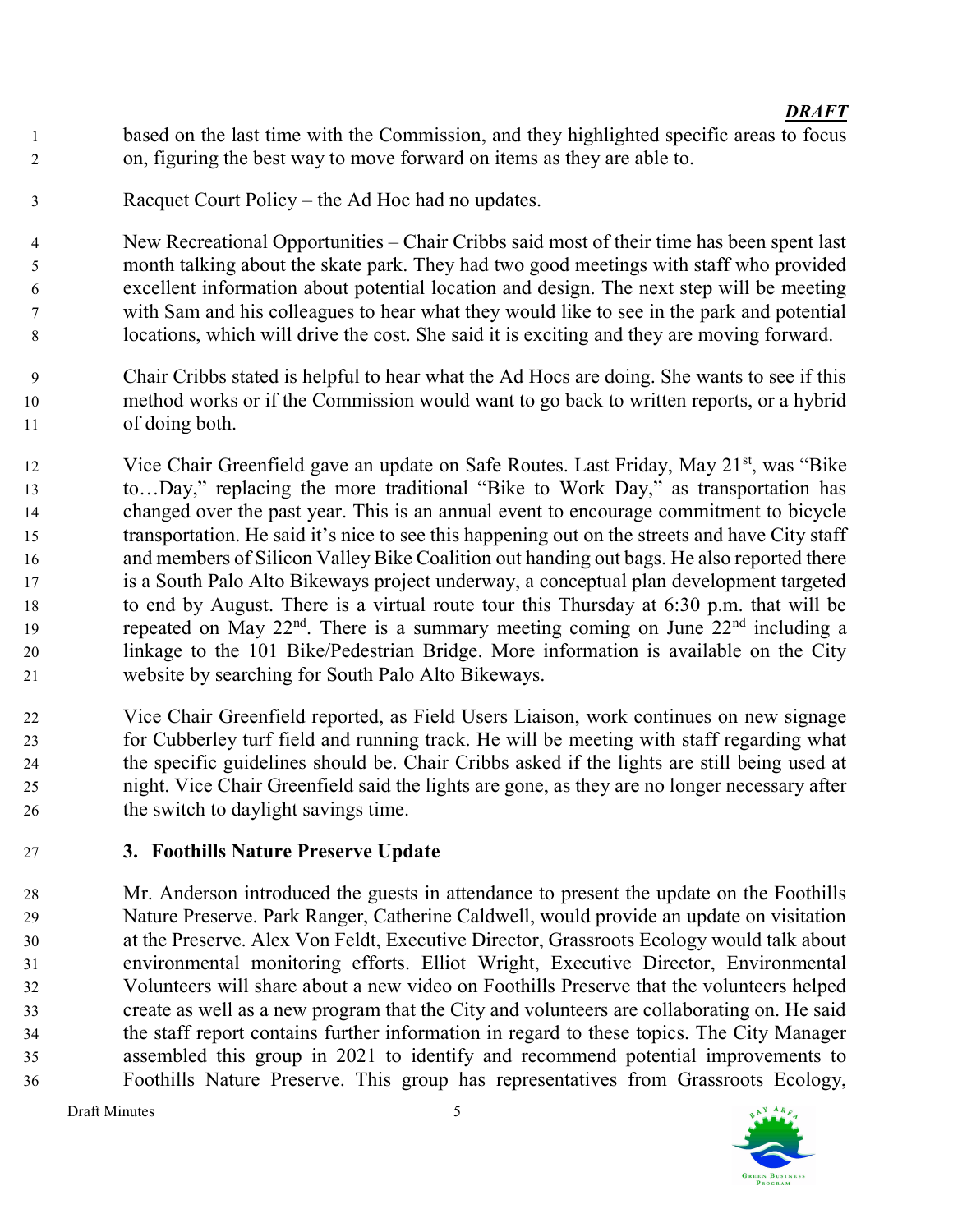Friends of Foothills Park, the Environmental Volunteers, Stanford University Haas Center for Public Service, Jasper Ridge Biological Preserve, Town of Los Altos Hills and PRC Chair and Vice Chair. He said he was very grateful for their support, time and energy.

Catherine Caldwell, Acting Foothills Supervisor, addressed the Commission. She collects the statistics and presents them to Mr. Anderson in a yearly memo. So far, it has been a much busier year, with increased visitation, given that the Preserve is now open to a much wider population. So far there have been about 124,000 guests in the Preserve from January through April. Measured against 2020, this was a 322 percent increase from the prior year. The number is a little skewed because of the closure and limitations presented by COVID-19. Compared against the historical average, this is up 193 percent, almost 11 three times as busy as in the past. Closures for capacity were very common, 16 times during the first four months of operation. On weekends this was sometimes two to three times a day due to reaching capacity. This involved shutting down the park, waiting for people to leave, then re-opening, and still reaching full capacity. She said it took a while to fine tune this to where they were only doing that once. Closures due to capacity have become less common, and the last time was on April  $5<sup>th</sup>$ , Easter weekend, which was expected.

Since beginning sale of passes, there have been 13,000 cars admitted on weekends. This includes all kinds of entries. Only 725 of those have been in the annual pass program, which make up the vast majority of the free entries to the Park, about 5.5 percent of total weekend entry. The annual pass has been a growing program. The "all other" types of free passes account for 1.5 percent. This includes students, veterans, people with ADA placards and active military. Being open to more people, there have been many more dog turn-aways, with 530 dog turn-aways recorded during the weekends from January through April. In the same period in 2020, it was only 47. Compared to the historical average, it is almost a 2,000 percent increase in people bringing their dogs to the park and being unfamiliar with the park rules.

Ms. Caldwell continued that the specific numbers are provided in the staff report. She shared a slide illustration of the impact that the increased visitation has had for the Ranger and OST staff at the Park. In 2021, they have responded to 15 calls for service, which include anything that has them going through dispatch or needing to write a report, from emergency medical response, missing persons, violations of park rules, responding to fire calls, or smoke checks. They have seen a significant increase in these types of things. From the historical average, they are up 50 percent, which is a lot more work for the Ranger staff, writing these reports.

One of the most common violations and complaints has been parking, with over 200 parking violations recorded. They have issued 175 written warnings for people parked in red zones, people parked in the road and other no-parking areas; in 27 of these the Ranger

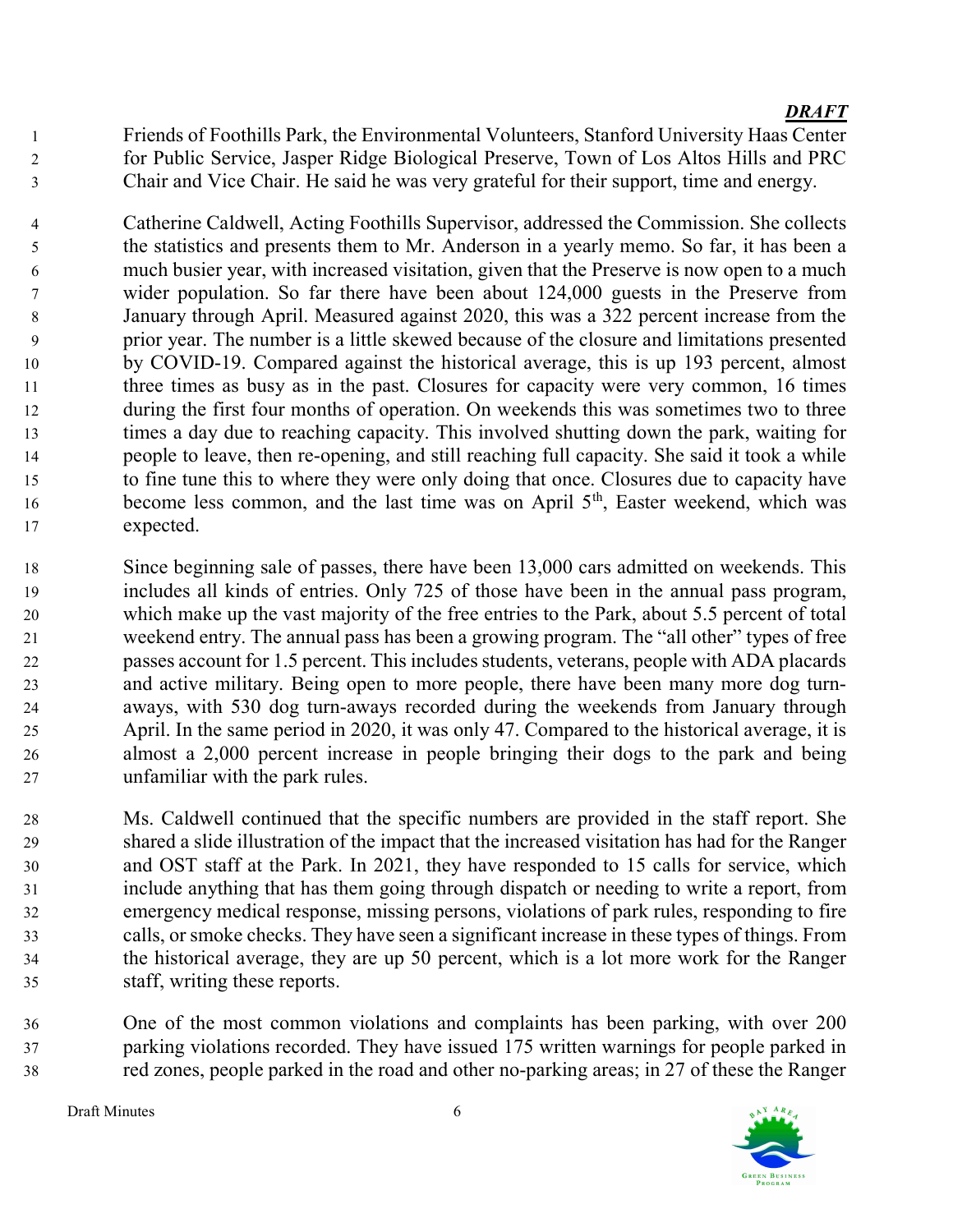decided to issue an administrative citation. Each of these takes 45 minutes to an hour to complete the full report. The entrance operations are focused on operating the main entrance at Foothills. Normally it could be run with as few as one staff member but now takes three to five staff members to operate it safety, because the cash handling must be done carefully, and road safety must be maintained as there is a very small turn-away for the park. Many people back up onto Page Mill on a hairpin turn which becomes unsafe. Staff tries to move that line as quickly as possible while maintaining the cash handling.

- Ms. Caldwell shared that all of the extra people also require more Visitor Services attention, more orientating of people to the trails. They also try to give these people breaks. At present, to operate safely and efficiently requires about three to five members, going beyond current staffing of Rangers for the weekends. There has been support from other members of CSD who are using their time on weekends to assist with staffing. Councilmember Cormack has also volunteered her time generously to support the operations.
- The attention to Arastradero, which is the responsibility of their office, and even Foothills, has been limited with all the attention focused on the main entrance. Rangers are often not getting out to check on the parks and do the proactive patrols, but are mainly reactive and staying in the booth to make sure staff is looked after and providing a point of contact for the public. Patrols of other preserves have become severely limited on weekends, with many of those responsibilities pushed further into the week. The responsibilities of OSTs are now focused almost entirely on weekend operations, with less hours to operate during the week to do other park improvement or maintenance projects. With increased use of the park, janitorial costs have increased. This includes increases due to the cost of COVID sanitation, maintenance and increased requirements. There have been supply cost increases, which were anticipated, with more people in the park.
- Mr. Anderson said many of the Commissioners were interested in annual pass sales. He said up to May 14<sup>th</sup>, a total of 482 annual passes have been sold.
- Alex Von Feldt presented an Environmental update. She they had conferred with Mr. Anderson last fall Mr. Anderson, looking at what they could do for environmental impact monitoring. Grassroots Ecology stewards the site with all community volunteers. They came up with a plan for what they could do within their current staffing. Some of their measures are limited, given their current budget, and don't reflect the exhaustive environmental impact monitoring that might be seen on a bigger project. She said the main impacts they've seen are the trail widening in a few places, primarily the Chemise Trail from Vista Point to the lake, which was a popular place for people to park. The good news is none of the special habitat areas they've been monitoring have been impacted. As attendance is going down a bit they are keeping an eye on those areas to see if invasive species come in or if the land heals itself. She said that there were also social trails

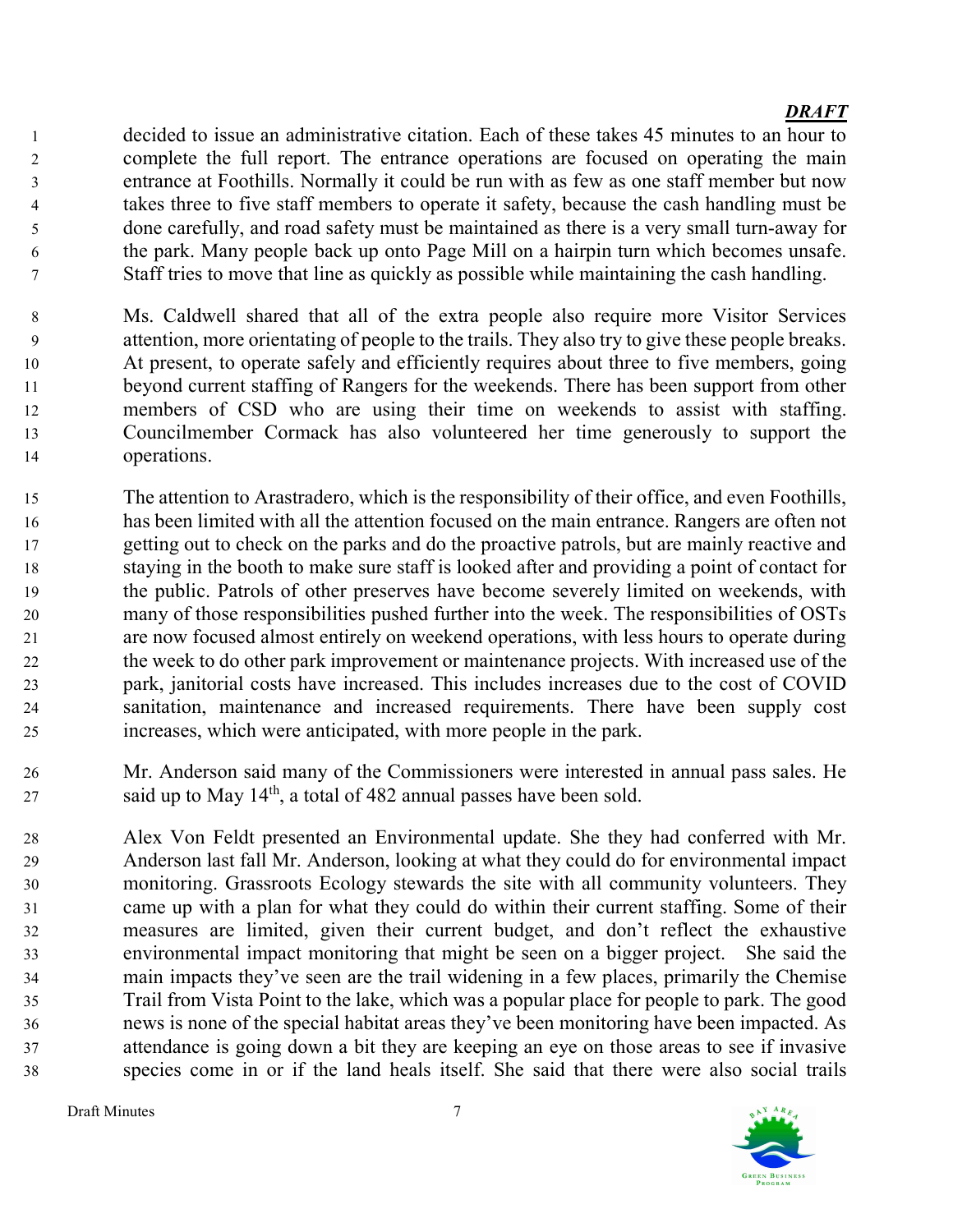- happening people making their own trails from the parking lot down to the lake. The park staff put up yellow caution tape and signs, and people generally adhered to that, so that social trail was healed by April.
- She said the other part they were going to look at was the invasive species. The park is remarkable for the biological diversity existing within it. Friends of Foothills has been helping monitor and control non-native invasive plants. They are focused on making sure these species aren't coming in more often with more visitors. By the time of the report, some of the target species they were watching for, including yellow star thistle and Italian thistle, haven't germinated yet. They will keep an eye on that and provide updates moving forward. One of the main rare species in the park is the Dirca occidentalis, or western 11 leatherwood. They were concerned it might be impacted, but mapping of it suggests there is no impact, and even new plants emerging.
- Grassroots Ecology has been bringing out volunteers every year to remove non-native species, install native plants and learn about the local ecology. While they had to suspend their usual model of every Sunday 30 to 40 students coming out, for COVID limitations, they were still able to go out with "stable cohorts" of high school and middle school students and college interns. There was a session for each of the four seasons, 10 to 12 students coming every week to learn about Foothills and help with plantings, mulching, removal of invasives. The college interns did great work, totaling about 500 hours of volunteer labor for the park.
- Mr. Anderson acknowledged the excellent work of the Grassroots Ecology team and turned the presentation open to Elliot Wright from Environmental Volunteers.
- Mr. Wright described the organization's love of science and nature. He was excited to share details of their activities, starting with accolades for the team in rallying around the 124,000 visitors that came and had a safe, fun and meaningful visit at the Foothills Nature Preserve. He shared an informative video showcasing the Preserve as well as describing the opportunities that are there, and also listed some of the principles and instructions to "leave no trace," in the Preserve.
- [video presentation]
- Mr. Wright said they are excited about the great opportunity to welcome more people. He detailed the Trail Ambassador Program, which trains volunteers to help with the challenges that the Rangers are feeling. They program's focus is to try to meet with people coming to the Preserve and help out with common questions so that the Rangers have more freedom to achieve their goals. They have focused their efforts on bringing Trail Ambassadors to a few sites. Some are walking volunteers throughout the Preserve. Others are situated at Nature Discovery Tables at peak volume times on the weekends. They have worked Saturdays since January and have had conversations with about 1,792 visitors and

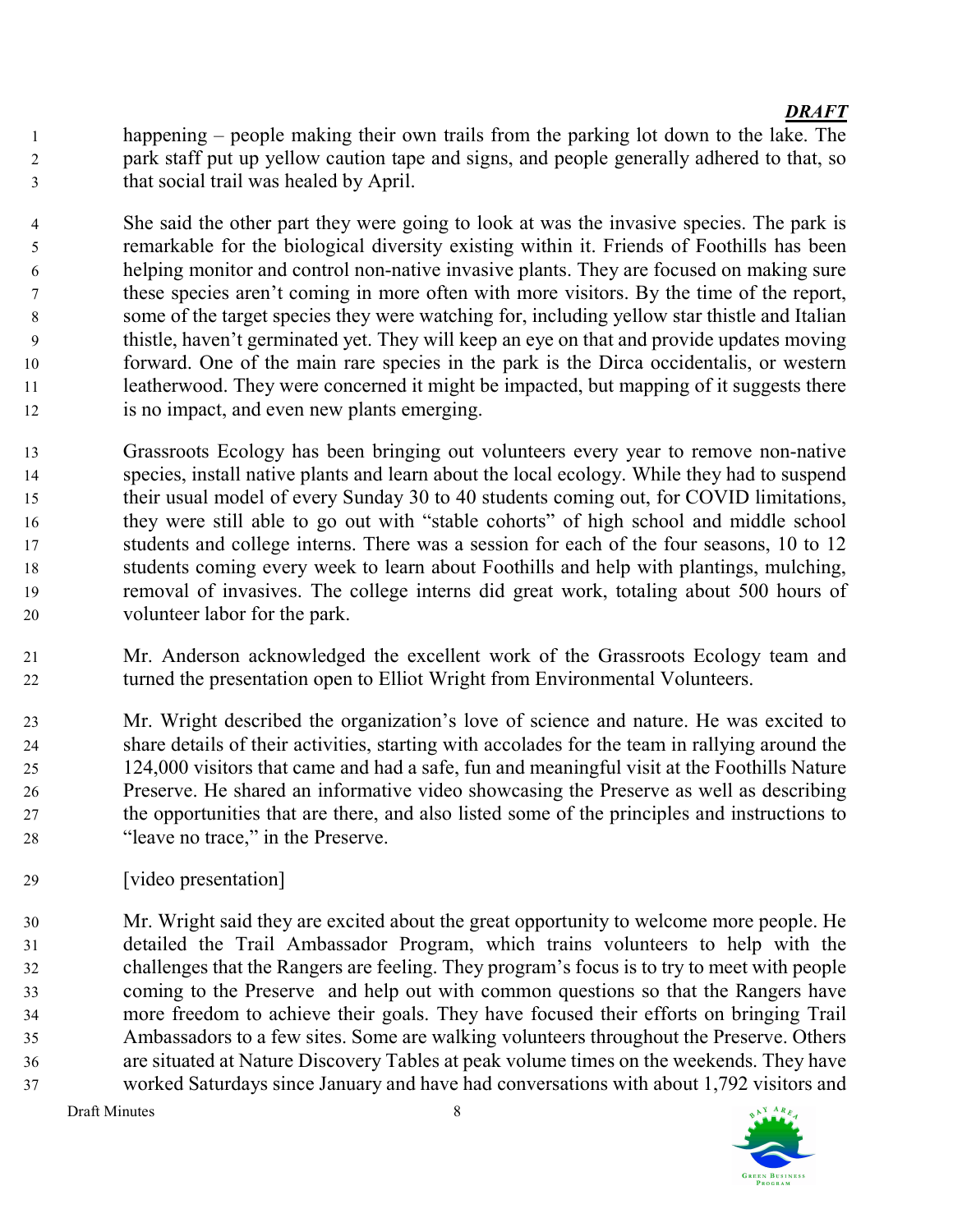several more with walking volunteers. On Saturdays and Sundays from 10:00 to 2:00 their table is at Lake Boronda. The volunteers do not have a Ranger appearance and don't have a uniform, but instead wear a "nature volunteer" uniform – vests, nametags – while sharing demonstrations and materials on their Nature Discovery tables.

Mr. Wright explained that many people have common questions, including hours, trails, how to park, simple questions. They also dive into questions about what they will see and experience on their hikes. They see it as a great opportunity for them to build the cup of curiosity that people will fill up with the water that day, with the goal up building excitement about their experience on their nature trip. Some post their experience on iNaturalist. Their goal is to grow the program. He gave credit to Councilmember Cormack, who is out there volunteering a huge amount of her time, helping to guide people into the right parking spots or just having a safe, fun experience at the Preserve.

Mr. Wright said they also want to create a team of 50 to 60 volunteers who are at the ready to help out in peak moments, but also on common weekends. He shared a link for a posting to join the organization and become volunteers helping out at Foothills. They see this as a partnership, linking arms to help out. The volunteers are not exclusive to one group; rather, if they have an interest in restoration, they'll be pointed to Grassroots Ecology or helping with the discovery, being a roving Trail Ambassador, or with Friends of Foothills Park helping remove the yellow thistle. He said it's been an honor working with the Committee and he is excited to work with them.

Mr. Anderson passed on the same gratitude to the entire Environmental Volunteers team, especially Mr. White, the docent who comes up on Saturdays to donate his time and who does a great job engaging with visitors. He explained another initiative from the stakeholder group, a list of infrastructure improvements aimed at protecting the habitat, improving visitor safety and the visitor experience. The group working on this topic met and walked toward the Preserve on several occasions discussing possible improvements, such as split rail fencing to help encourage visitors to stay on the trail; creating a pedestrian pathway through the Preserve so that visitors aren't walking on the road. This was very evident at the beginning when cars were parking everywhere, and there just wasn't a great place for people to walk. Better defined parking spaces with crosswalks, speed bumps to improve pedestrian safety, and additional signage were the main items called out. The group came up with this list and a crude drawing that needs to be refined professionally so that it can submitted as part of a design package to get approval from Planning to make it happen. He will bring this to the Commission when he gets to that level for feedback, opinions and thoughts.

Mr. Anderson showed a photo of the fencing. There is temporary fencing that was surprisingly effective, though not labor-free. Considerable Ranger time was spent putting it up, and to maintain it they have to come out periodically and fix the tape, et cetera, but

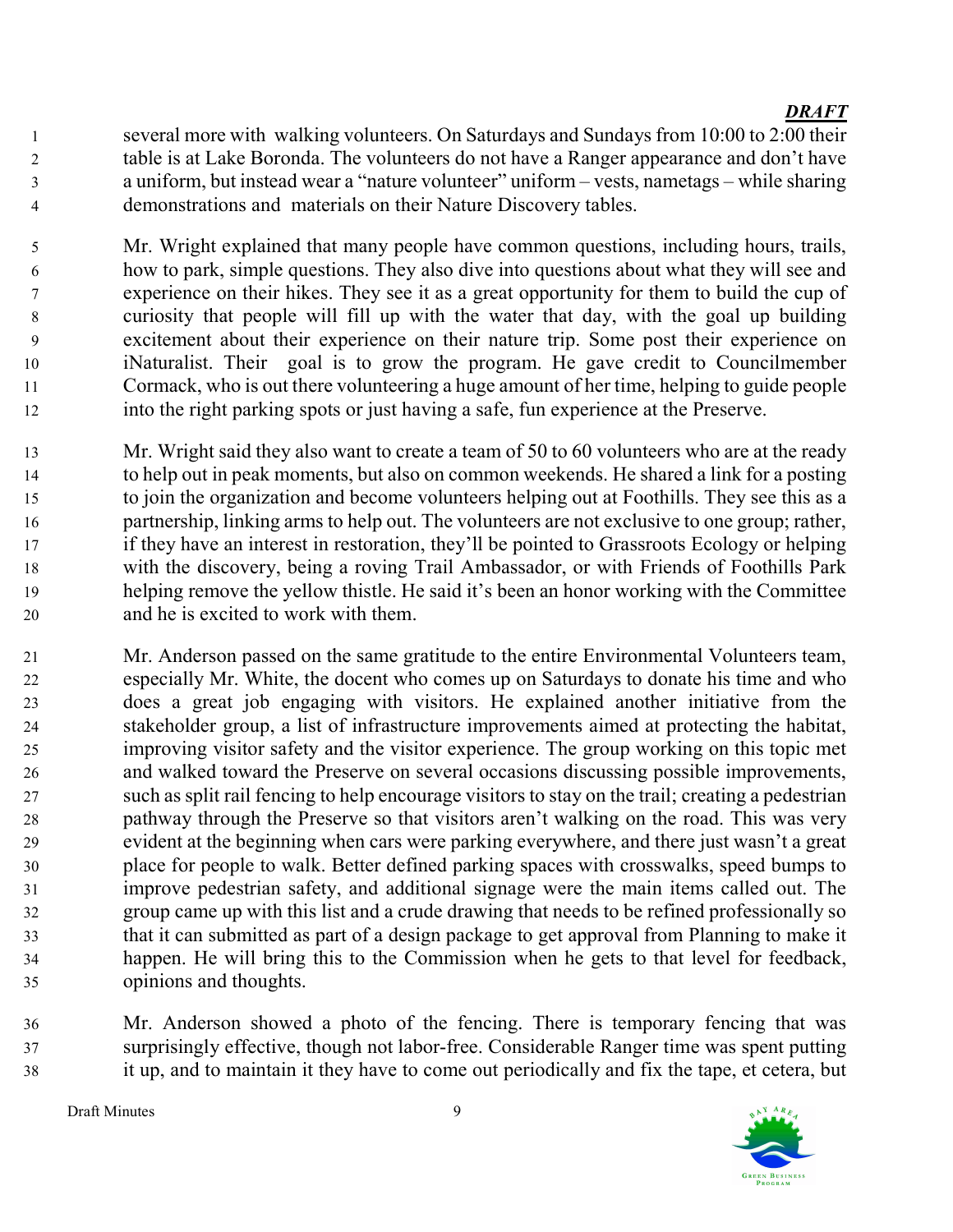- it has been effective. They would like to replace the unsightly caution tape and t-stakes that is used in numerous sites throughout Foothills and Pearson Arastradero Preserve with attractive split rail fencing.
- Mr. Anderson descried the problem of parking, showing an example of cars parking such that there was no space for pedestrians to walk. They would like to see the pedestrian pathway to be for the most part just off the edge of the road, where oftentimes there is already a fairly worn area. The infrastructure group has proposed adding some curbing along the edge of the road and then formalizing the trail with a safe, durable accessible pathway for visitors to use and as much as possible have it throughout the entire preserve.
- He said staff is developing a conceptual plan set. From there they will have some cost estimates and work on a funding source for this proposal and ultimately bring it to the Commission for feedback. Next steps include June 2021, staff will remove the nine hillside barbecues. The Commission had recommended this and Council approved for fire safety reasons. Right now, the barbecues are bagged, so no one is using them. On June  $24<sup>th</sup>$  the 15 adopted ordinance that the Council approved on May  $10<sup>th</sup>$  will take effect. On 16 approximately August  $21<sup>st</sup>$ , he hopes to bring the infrastructure improvements for PRC review.
- Chair Cribbs was excited to see the progress made and she congratulated all involved. She is impressed with the relationships and partnerships that have developed within the community groups and environmental groups and thanked all who participated in the presentation.
- Chair Cribbs invited comments from members of the public.
- Joel Gartlet [phonetic] reiterated his request for a few minute's discussion about Gate D between Foothills and Arastradero.
- Hearing no further public comments, she invited comments from the Commissioners.
- Commissioner Moss was excited about the partners and emphasized that the Commission could not possibly do this without them, given the monumental budget issues they are facing. To have two of these events happening simultaneously is above and beyond, and he appreciates all of the volunteer work. He mentioned that many more Rangers are needed. Even though the money is not there, the need for staff time is required to keep the park safe and clean. He said he is also very pleased to see the number of annual passes that are being sold and thinks over the summer there will be more sold. He recognized that all of the dog turn-aways is a major issue and anything that can be done to give people a heads-up he would like to promote. Regarding Grassroots Ecology looking for invasive species and dealing with social trails, they are doing a fantastic job, especially in spite of COVID and not having usual work parties, they still manage to come up with a cadre of



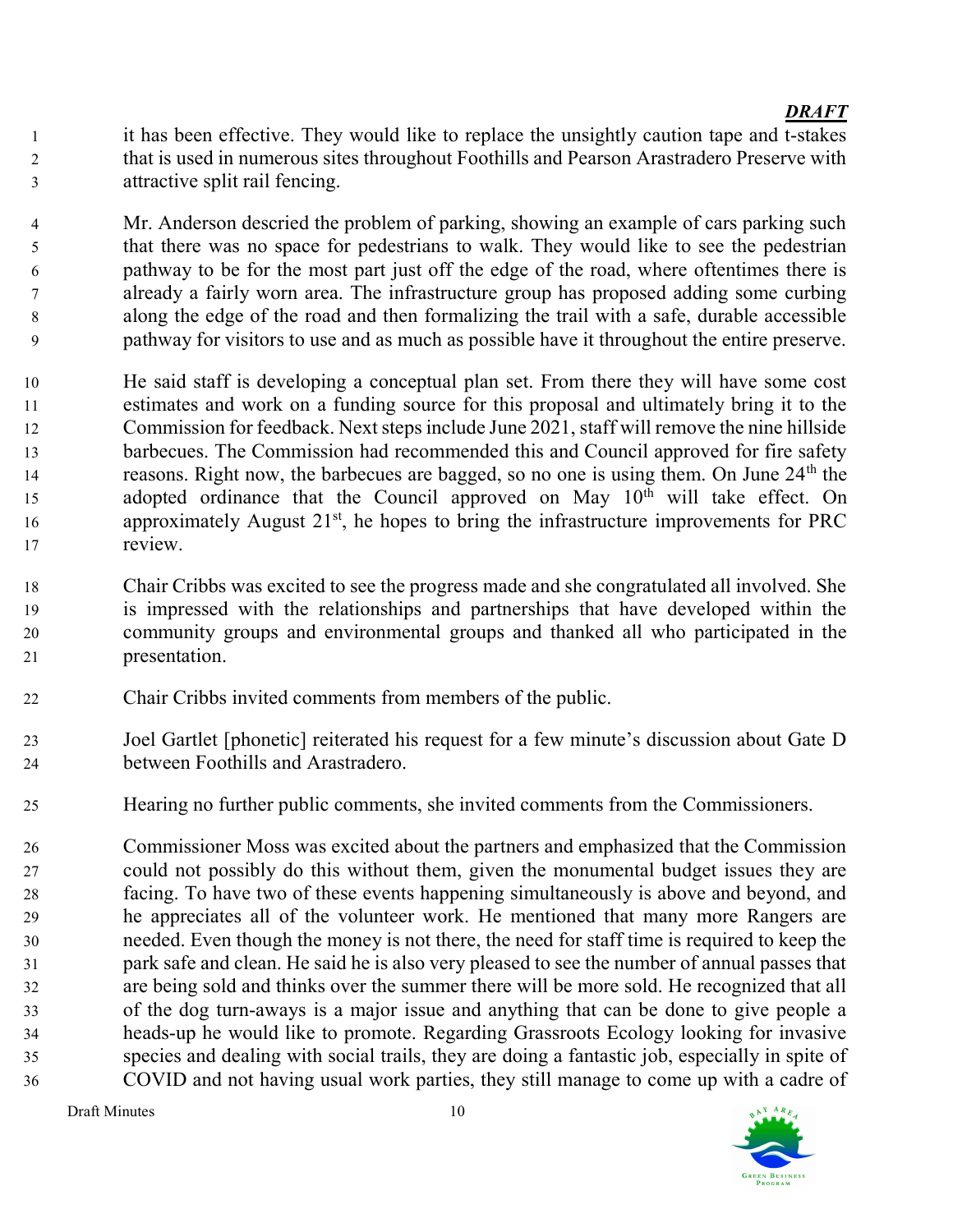interns. He would love to see them even volunteer to give guided tours. He said he went to a Jasper Ridge Biological Preserve meeting and they had someone from the Santa Cruz Mountain Stewardship Network and also the Santa Clara Valley Open Space Authority. They are trying to do a stewardship assessment. They need test cases, such as what Palo Alto is going through to help other organizations throughout the Santa Cruz mountains to better deal with the same types of issues.

Commissioner Olson thanked Catherine for the data being gathered by her team which is helpful to the Ad Hoc in trying to prioritize things to see how the aggregated data is coming out. She had an opportunity to camp at the park recently and was impressed with the Rangers and their way of approaching people and with the wonderful staff there. She said before she had spent a weekend out there, she was aware that both Grassroots Ecology and Environmental Volunteers had done a lot at the park, but seeing all the people on the ground and how it all comes together was very impressive. She went out in the morning on Saturday and saw the volunteers out picking out amongst the grasses. Much later when she came back they were still there, hunched over picking out grasses. She was struck with the hard work they were doing , the great value they bring to the community. She told how her kids dragged her over to the Discovery Table as well. They were fascinated by the eggs and snake skins, et cetera. She encouraged all to get out there and enjoy, and recommended getting there earlier or later in the day to help spread out the visitors and avoid the parking problems.

Vice Chair Greenfield also commended the stakeholder partners and said we are fortunate to have the key partners of Grassroots Ecology and Environmental Volunteers which give outstanding service to the community. He thanked the Ranger staff as well, for jumping through hoops in the past months since the park has opened. Much work has been happening in many spheres in a short amount of time. He said it feels like we're on the right track, and we'll wait and see what happens this summer, as visitation to increases and the need to adapt continues. He said it is great to see the annual passes working out and, although there are lots of details to sort out, there are lots of people working together to make it happen.

Chair Cribbs added her thanks to all of the Ad Hoc for all the extra work that they have done. She said the Commissioners are obviously very pleased with all that has been done on everyone's part. She was glad to hear the comments expressed showing they have come a long way since the decision was made to open the park. There are still things to do and will continue to be things to do. In the interim check-ins from staff will be very useful, so that they will be able to focus on the remaining priorities.

Commission LaMere said he appreciates everything that people are doing to make the opening a success. He said we certainly need to be careful of the impact on the environment, but to see the number of people that are able to be exposed to the area is

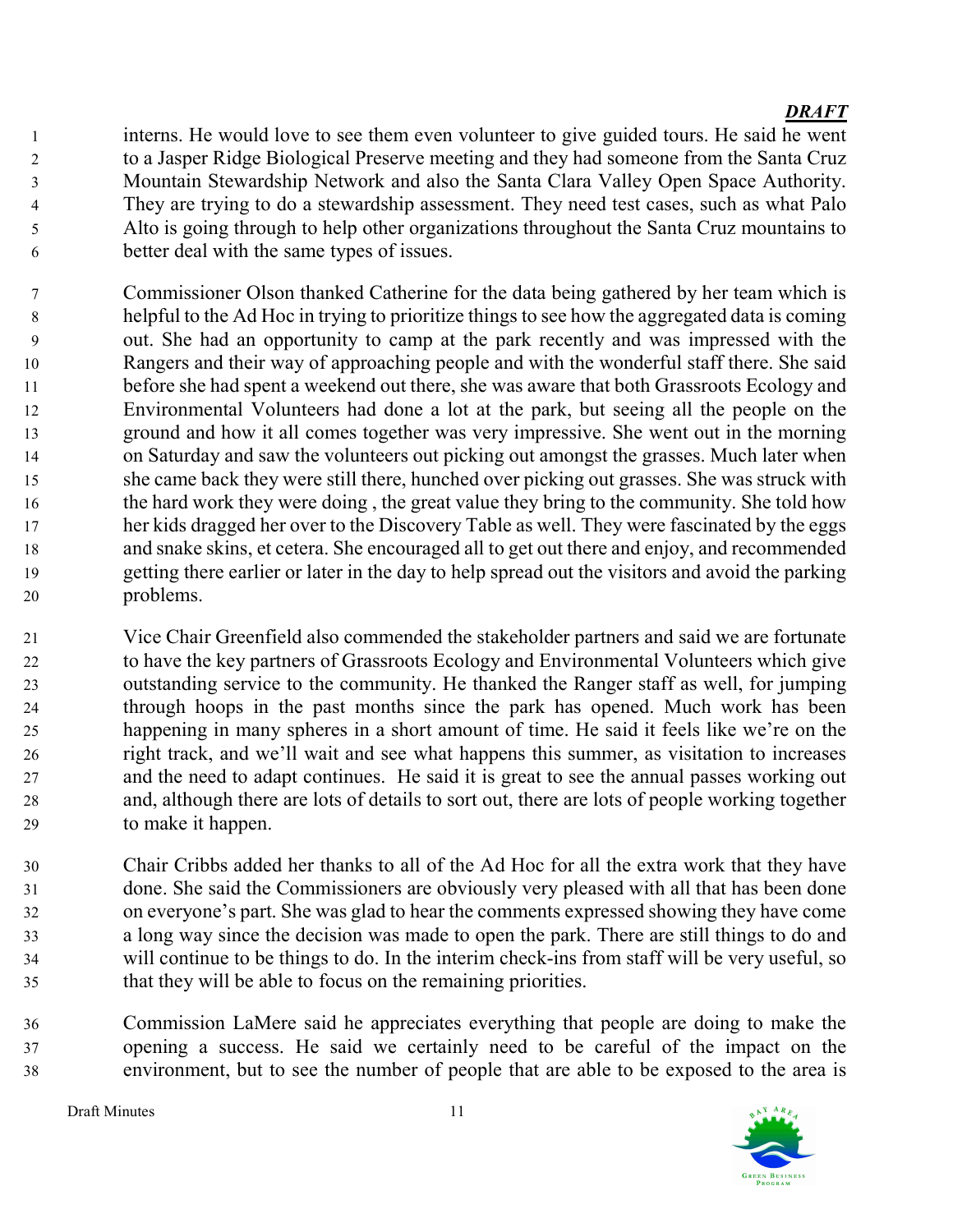fantastic, even as they continue to monitor the use and keep an eye on where the social trails are developing and the impact on nature. He appreciates so many people coming together to make this a success. He had one question from Ms. Caldwell's presentation – what is an example of an administrative citation and why would it take as much time that is does?

Ms. Caldwell replied that the most common ones are a form of citation that they can use, instead of issuing a citation as a notice to appear in a courtroom, which would be common for an infraction or misdemeanor to go to court and argue it out. An administrative citation is handled within the City by its own legal staff. It's a different pathway for dealing with a citation or violation that keeps it within the city and a smaller area for the infection level. It takes a long time to process, particularly parking violations, because of the requirements for the full report and narrative and the information which has to be obtained. It requires a large amount of paperwork, and right now, as far as parking goes, administrative citations are the only citation that they can use, so it becomes a time-consuming process.

- Commissioner Brown was impressed with the presentation and the team. She liked the analogy of filling the cup. She said of all the people visiting the park, when their cup is full, they're going to want to give back and volunteer and be part of the amazing team. She enjoyed the data; the percentages can be overwhelming, but there's a obviously a learning curve. She looks forward to seeing the story that is told.
- Commissioner Reckdahl thanked everyone for their hard work. He felt they have done far better than ever expected, including staff and also the Ad Hoc. He asked regarding the annual passes for the non-residents, what cities they are coming from. Mr. Anderson said he did not have that information but would check to see if that could be pulled. Commissioner Reckdahl said one of his concerns is they would just be coming from all of the neighboring areas, and the opening would benefit Los Altos Hills and not benefit EPA. He said it would be interesting to see if they are spread over the area. Commissioner Reckdahl said one of his remaining concerns is finances. It takes three to five Rangers to run the front gate, and when he looks at all the fencing and trails they want to add, he wonders how to fund all that. He asked about funding overall.
- Mr. Anderson responded that he doesn't have the answers to all the funding questions. He has some resources that come at the beginning of the next fiscal year to address some of the infrastructure improvements. For example, the fencing. He believes he will be able to handle that with existing capital budget. Others are going to be more complicated. The parking, for example could be more expensive and he needs analysis from a professional, meaning hiring a consultant. Some of the larger capital expenses haven't gone away, such as replacement of three restrooms eventually. The added cost of things like janitorial are being dealt with right now. They have been limping along with support from other admin staff or CSD staff. Custodians at Cubberley, which was closed during COVID, have been

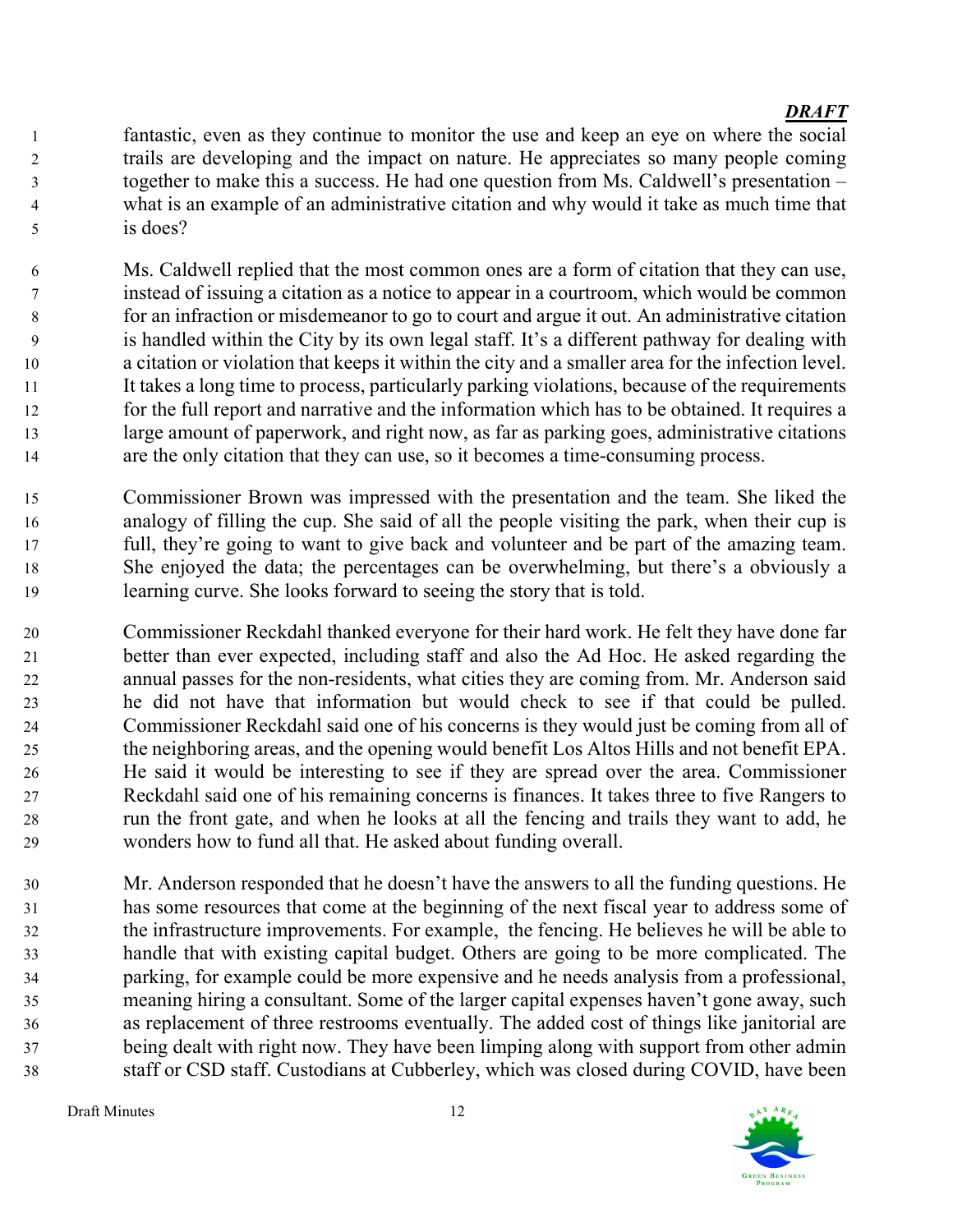helping out in other areas with cleaning restrooms. Now that they will be back to their regular jobs there will need to be another plan. The additional cleaning work will need to be handled with staff, volunteers, extra help from Cubberley staff working one day a week, et cetera.

Commissioner Reckdahl asked if Arastradero or Baylands are being neglected by having the Rangers come up to Foothills. Mr. Anderson said yes, this is true. The extra demand and focus on Foothills has been to the detriment of attention that would have been spread out among the other preserves. This will eventually lead to a backlog of maintenance and other issues from lack of attention. Whenever they're able, they pull staff away to help at the other locations and do the work that needs to be done. He thinks it will help to fill the vacant Supervising Ranger position. This is in the budget proposal, and Finance Committee has not deterred from the proposal, so hopefully this would be able to be filled. There has been turnover, as usual with hourly staff, but if those positions get filled as approved, this will be a huge help in dealing with the backlog of maintenance and other issues. The long-term fix at this point is greater reliance on volunteers where possible; other members of the department and other departments giving aid and assistance to meet the demands; and making sure to take care of at least the minimum patrol and maintenance of the other preserves.

Commissioner Reckdahl pointed out that Arastradero has seen a lot of people during COVID. He is concerned about trail maintenance, especially since there are so many bikes there and asked if there is regular trail maintenance done. Mr. Anderson said that is fortunately not an area where there have been cutbacks. There is a contract with a trail maintenance contractor which was not reduced, so the maintenance of the trails at Foothills and Arastradero will continue. He said that visitation is high at Foothills and Arastradero, but the Baylands has probably close to 600,000 visitors a year, so very heavy visitation there, too.

Commissioner Reckdahl said there were early reports of people biking on the trails in Foothills Park. He wondered if that has gone away. Ms. Caldwell responded that reports continue and people on trails have long been a complaint that they respond to. There has been an increase, but more in line with the increase in visitors. They respond to this when they have the opportunity, but they don't have the opportunity right now, particularly on weekends, to get beyond the station or even out of the truck to walk the trails, which is the best way to encounter cyclists on trails. Commissioner Reckdahl wondered about additional signage. Mr. Anderson said there has been additional signage, and they are also hoping for an outcome from the Trail Ambassador Program to help with that messaging. Ambassadors can relay the message that bikes aren't allowed and point out where they can go. Ms. Caldwell added that every trail now has a "No Bikes" reminder sign throughout the park and on all of the gates. The majority are small, but there are large signs at the entrance D and at the other fire gates, saying "No entry."

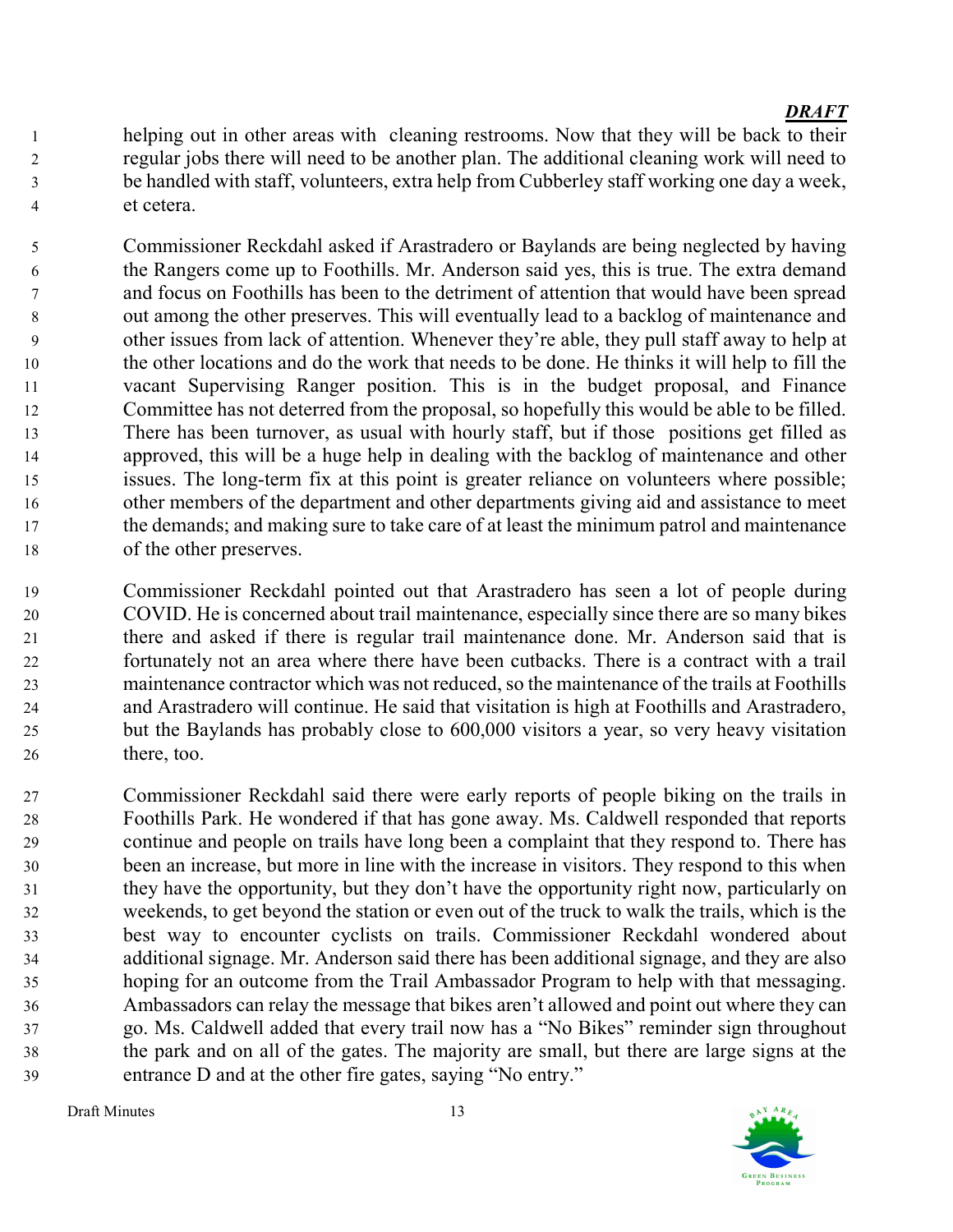Commissioner Reckdahl asked about Gate D, stating when it was opened, the Beta Ridge Trail was just a pedestrian trail, so it made sense at that time to not allow horses or bikes through. He said, now, as the public speaker mentioned, bikes are allowed on both sides of the gate, so he wondered why bikes are not allowed to go through Gate D. Mr. Anderson responded that Council made that decision when the trail was opened and it hasn't been re-examined since then. He said the argument may be that typically those are mountain bikes coming up from Pearson Arastradero into Foothills, and it would encourage more of those bikes going into the trails at Foothills where they are not allowed. Commissioner Reckdahl commented he would hope people would be able to follow rules. There are people on mountain bikes in Foothills Park now, who are law-abiding bicyclists who can't go through gate because they follow the rules, so it penalizes the wrong people. Bottom line, it is something that Council will have to address. Commissioner Moss said the Foothills Ad Hoc has an agenda item about a bike policy. It is very difficult to keep bikes off of trails, especially mountain bikes. You can put many signs up there, but you have to make sure that they stay on the roads, and that is difficult. Vice Chair Greenfield said the unfortunate reality is that there are a lot of people not following the rules. It is probably a minority that are causing problems for the greater majority, but bikes on the trails are an issue. He understands the perspective that letting mountain bikes in through that gate entrance will exacerbate problems and has concerns about changing that. He asked if horses are allowed in Foothills. Mr. Anderson said no. Pearson Arastradero Preserve is where horses are allowed.

Commissioner Reckdahl asked Ms. Caldwell if there have been issues related to smoking at Foothills. She answered that there has been no record of a smoking contact between the Rangers in the four months since opening. Commissioner Reckdahl asked about flora and fauna. Regarding invasive species, he wondered how invasive they are. She responded that it depends on the species. The reason they target the ones they are is that they are easily spread through both humans on trails as well as bikes, and when they get in, they get into disturbed areas and actively seed. They are fire hazards and take up resources from other plants. They keep an eye on them, because small, initial populations are much easier to control. Commissioner Reckdahl asked how much invasion occurred while COVID prevented people from coming in and cleaning out the invasives. She responded some species got a foothold last spring when volunteers couldn't go out. They have been working with volunteers since June of 2020 when they were allowed to go out. Friends of Foothill have been doing the same. She said even though they have fewer numbers of people, the fact that the same volunteers are coming out on a regular basis and are more skilled, the impact is about the same as in a pre-COVID year.

Commissioner Reckdahl asked about the animals. He said there used to be a camera, a trail counter, on Los Trancos Trail. Mr. Wright said he has seen this fairly recently. Ms. Von Feldt said the Rangers helped them install a wildlife camera at their nursery in the 7.7-acre part of the site. They started tracking that and have seen foxes, a bobcat and even a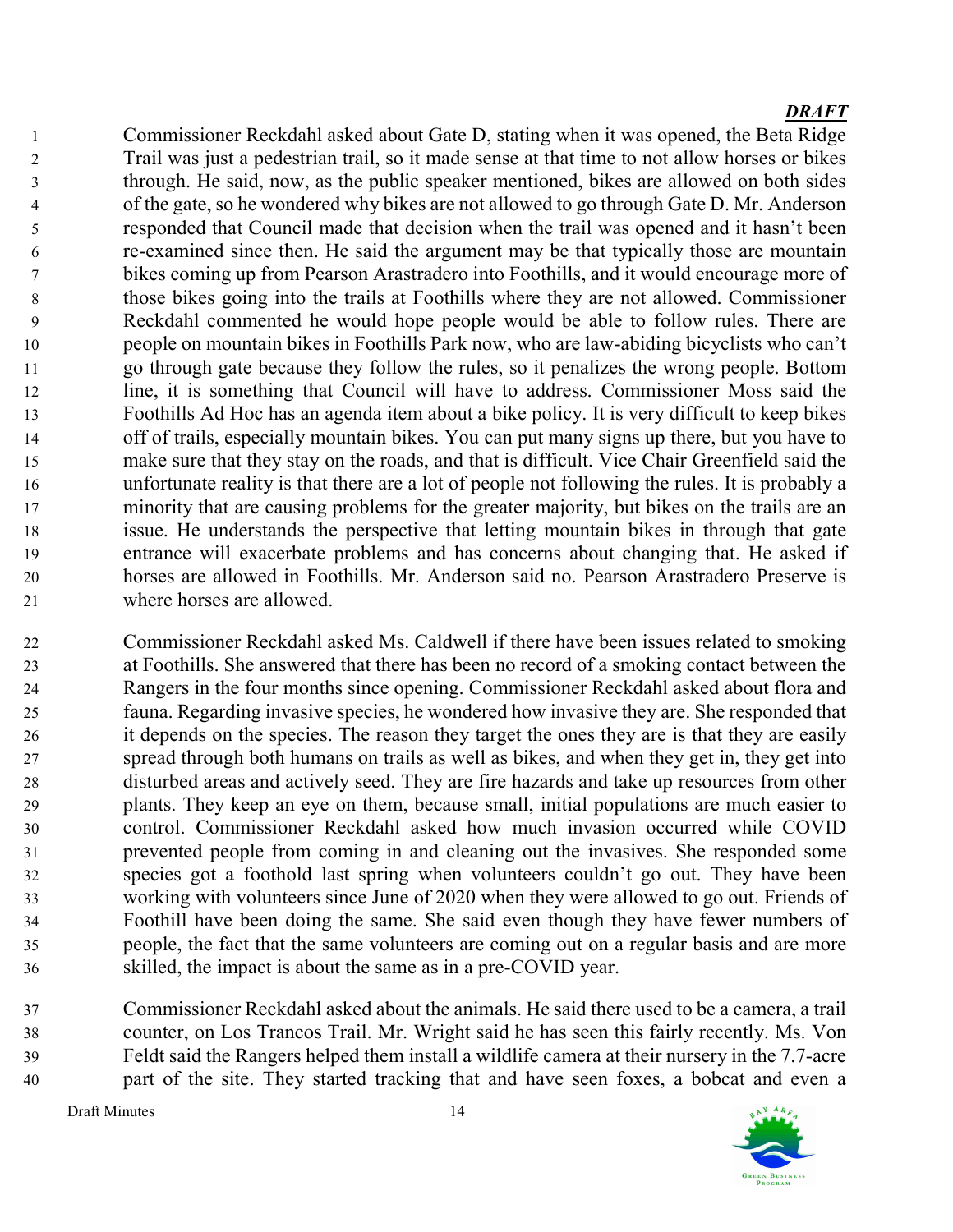mountain lion right outside of the fence looking in. Other than this, there is not any scientific monitoring for animals. Commissioner Reckdahl asked if there is a way to, once a week, go through it and do a count, maybe playing it at increased speed, et cetera, and using it as a trending tool. Ms. Von Feldt said they've worked with San Jose State at Arastradero students and volunteers to do some of that, although their budget and scope doesn't allow their staff time to do that right now. They have another partnership with Stanford students coming up this fall, so that is an idea, as well as some crowd-sourcing techniques that people are looking into. Right now it's anecdotal based on what can be seen on the wildlife camera. Commissioner Reckdahl said he would like to see this process automated and asked if the students could analyze this camera data. Ms. Von Feldt said usually when they talk with Stanford students they have a list of projects. That has always been one of them, but so far they haven't taken them up on that one, but they can continue to promote it. Commissioner Reckdahl asked if they have the ability to capture and deliver days of data on their wildlife camera if there was someone that wanted to automate the process. Ms. Von Feldt thought this was the case but would have to look into it.

- Commissioner Moss said Jasper Ridge has been doing camera trapping for years. Jerry Hern is an expert at that, so he said by all means use those camera traps and get someone to donate some more and use them. They do have the AI software already for Santa Cruz mountain animals, so he encouraged taking full advantage of that. Chair Cribbs was glad it was brought up because it can be put on the list for the stakeholder group to talk about making contributions to that in future, and relationships with AI. Mr. Anderson commented that what has been used in the past in this regard is citizen BioBlitz's, stating if you do them with a frequency, such as quarterly, they might be able to come closer to achieving something like what they are talking about here. It would be all volunteer-led. The processing of that is all done by volunteers. This might be an option and a good one to bring up with our people group. Commissioner Moss said the Santa Clara Audubon often does a bird census, so they could be a resource as well. Commissioner Reckdahl said he appreciates all the work being done, especially the volunteer work.
- Chair Cribbs asked about the annual passes and the video, what the plans are for promoting both of those. Mr. Anderson said the plan is to connect with their Chief Communications Officer, and also Elliot is also very skilled. It will be put out on social media, websites and all the other things the Chief Communication Officer recommends. He said publicizing and getting people excited about the annual pass option during summer is a wonderful idea that they will be pitching, probably on the communications push-out that Megan Taylor does. Chair Cribbs said she appreciates the data about the resident annual pass numbers and non-resident annual pass numbers. She said outreach to East Palo Alto and underserved communities is of particular interest to her. She also wanted to know if there will be camps at Foothills Park this summer. Mr. Anderson said yes there will be camps. He said there are programs planned for this summer. John Aiken confirmed that this is the case. She wrapped up the item by thanking everyone who has participated in this.



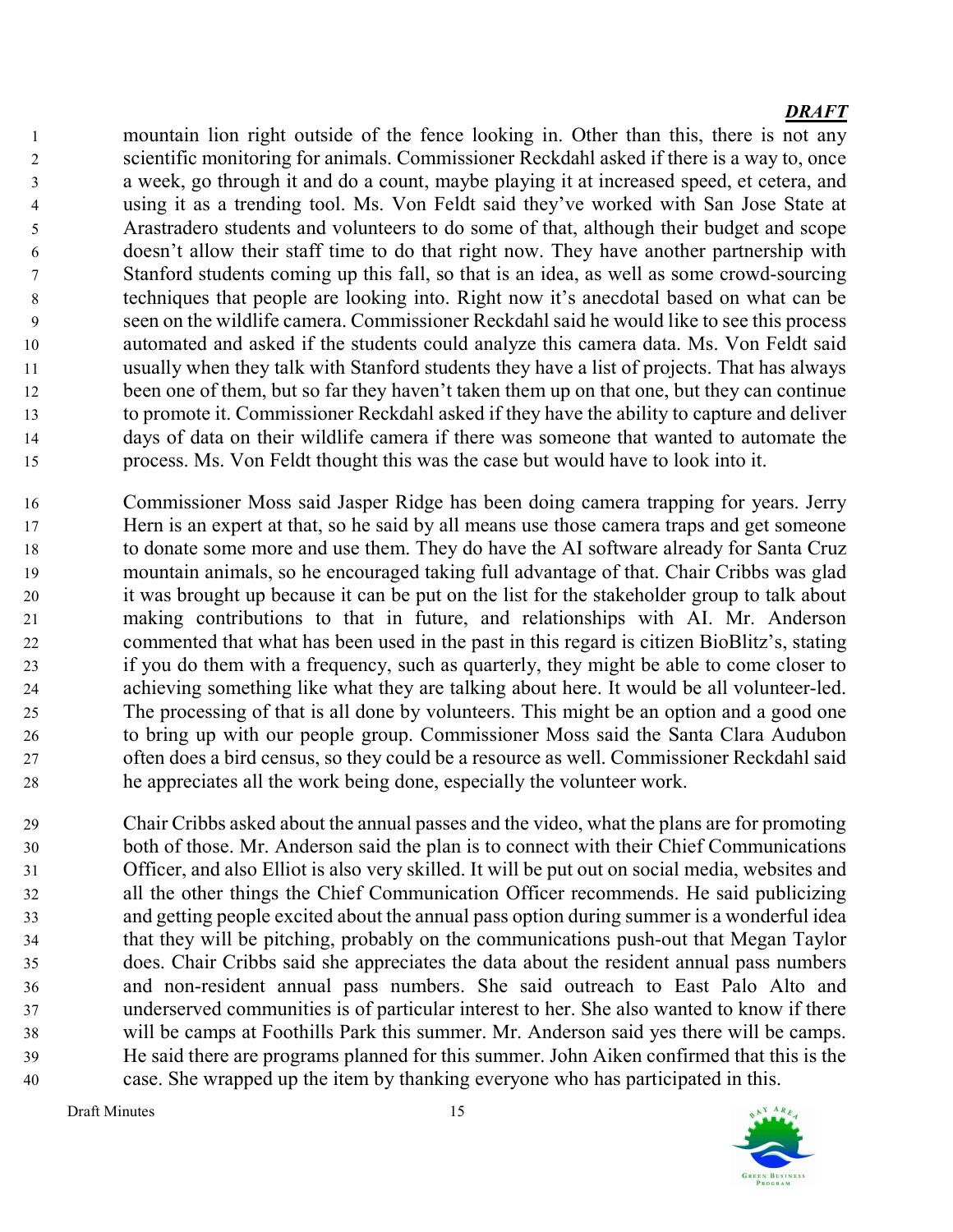### 4. Sidewalk Vendors in Parks Policy

Mr. Anderson asked for feedback on regulations relating to sidewalk vendors operating in Palo Alto's Open Space and Parks. Staff recommends that the Commission consider creating an Ad Hoc committee for this issue. In 2018, the State of California approved SB-946, which requires cities and counties to permit sidewalk vendors to operate within their jurisdictions. This includes city parks; however, the city can regulate the time, place and manner of the vendors if certain conditions are met. He said these are key, because for every regulation that they want to pass related to this, they have to be able to tie it to at least one of these:

- 10 It must be directly related to the objective of health, safety or welfare concerns.
- 11 It must be necessary to ensure the public's use, enjoyment of natural resources 12 and recreational opportunities.
- **13** It must be necessary to prevent the undue concentration of commercial activity 14 that unreasonably interferes with the scenic or natural character of the park.

Mr. Anderson said he had the City Attorney's office review the draft list, which are just suggestions. The attorney looked at the draft list and felt that each met one or more of these criteria. The police department is currently drafting a replacement ordinance to be compliant with SB-946. As part of the process, staff are seeking input from both Parks staff and the Parks and Recreation Commission related to the rules for how these vendors would operate in parks. Staff created a long list of potential new regulations for the sidewalk vending in Open Space and Parks, the focus being to ensure sanitary, safe clean conditions, to protect wildlife and habitat, and to continue to provide positive visitor experience. Staff also recommends creating maps of limited areas in Palo Alto's Open Space preserves where vendors are allowed to operate.

The thinking behind this is that all the rules become onerous to figure out where you can and cannot go. He suggested, and the attorney said it would be okay, to have a map for each area to say where vendors may go, as a starting place for the Commission to consider. It would be easier for staff who have to enforce the regulations. They are trying to ensure vendors can safely operate without blocking trails or parking spaces; damaging landscape vegetation; disrupting recreation for visitors; harming wildlife, ecology or views; damaging park infrastructure; encouraging food in problematic places; or encouraging pests. These are current problems, and they do not want to exacerbate them. He presented three slides of regulations for the Commission to consider, as shown in the staff report, which are fairly exhaustive in all the covered criteria. Mr. Anderson suggested the formation of an Ad Hoc in which staff can go through them and give feedback.

Draft Minutes 16 Regarding the maps, it was hard to find spots that wouldn't be blocking roads, parking or trails. He highlighted one area at the Baylands, an open area, compacted base rock where cars do not park, but there is still good travel as a possible appropriate place to consider.

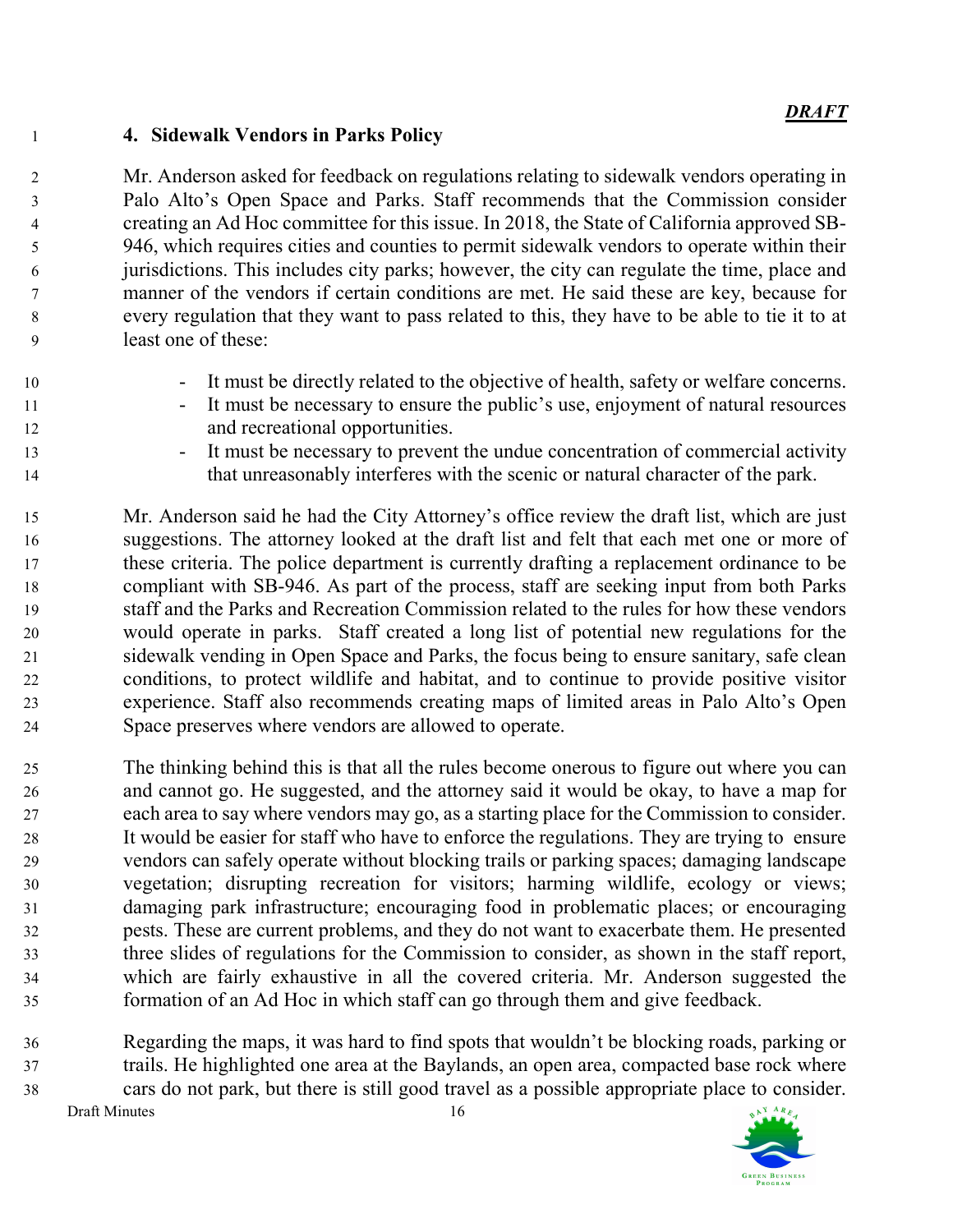Likewise, at the Baylands Athletic Center, if not blocking a pathway or road or parking spot, there is a paved area at the Athletic Center. In the draft regulations it says if there was a concessionaire operating, like at the golf course, this would preclude someone from coming in and vending. There is a snack shack at the Baylands Athletic Center, so we could add a rule to the effect that it is not appropriate to vend when the snack shack is open or something to that effect. He said they would have to create more maps. The attorney's office thought it was not likely they could preclude a place from vending altogether. However, in looking at, for example, Esther Clark Park, there is only one trail that goes through it, a dirt trail. He looked at other agencies' rules around vending, and they don't allow them on dirt trails, so perhaps it could be just one of the adjacent streetside parking spaces if they wanted to operate there. It is questionable whether anyone would ever want to vend at such a place where there is only sporadic visitation. It is probably unlikely, but it doesn't stop them from having to go through this exercise and define the rules around vending.

- The next steps in the process June or July 2021, to have the PRC provide a recommendation on a regulation for the vendors, and August or September of 2021 would be the anticipated date for Council discussion and potential of a new ordinance. The Attorney's Office was not sure if these regulations would be wrapped into an ordinance or would be stand-alone regulations
- Chair Cribbs invited public comments on the topic. Hearing none, she invited questions from the Commissioners.
- Commissioner Brown asked if there had been complaints about sidewalk vendors and what the complaints have been in the past. Mr. Anderson said they have gotten complaints, most frequently regarding the Magical Bridge Playground, where there are 25,000 visitors a month, in that it causes a lot of waste material and mess on the playground equipment. Commissioner Brown asked, if this was required back in 2018, what the delay was in enacting the regulations. Mr. Anderson said it came to his attention about a month-and-a-half ago. He had not heard about it and thought maybe it was something the police department had been taking their time with. The Attorney's Office reached out to him about a month-and-a-half ago.
- Commissioner Reckdahl said he was torn about this. In some situations, sidewalk vendors add ambiance and contribute to a community feel in a park. But if kids are getting the Magical Bridge dirty, or littering, he can see it being a problem. He is not sure how liberal to be in allowing vendors. One concern is the size of the vending. If it is too large, as people have to pass around it, you're blocking a lane of traffic. If it can be prohibited when there is already a concessionaire at the park, he wondered how large of a radius would apply to this, and if there are nearby cafes, for example in Mitchell Park, would that apply to the park? Mr. Anderson did not believe so, and they would still have to find locations

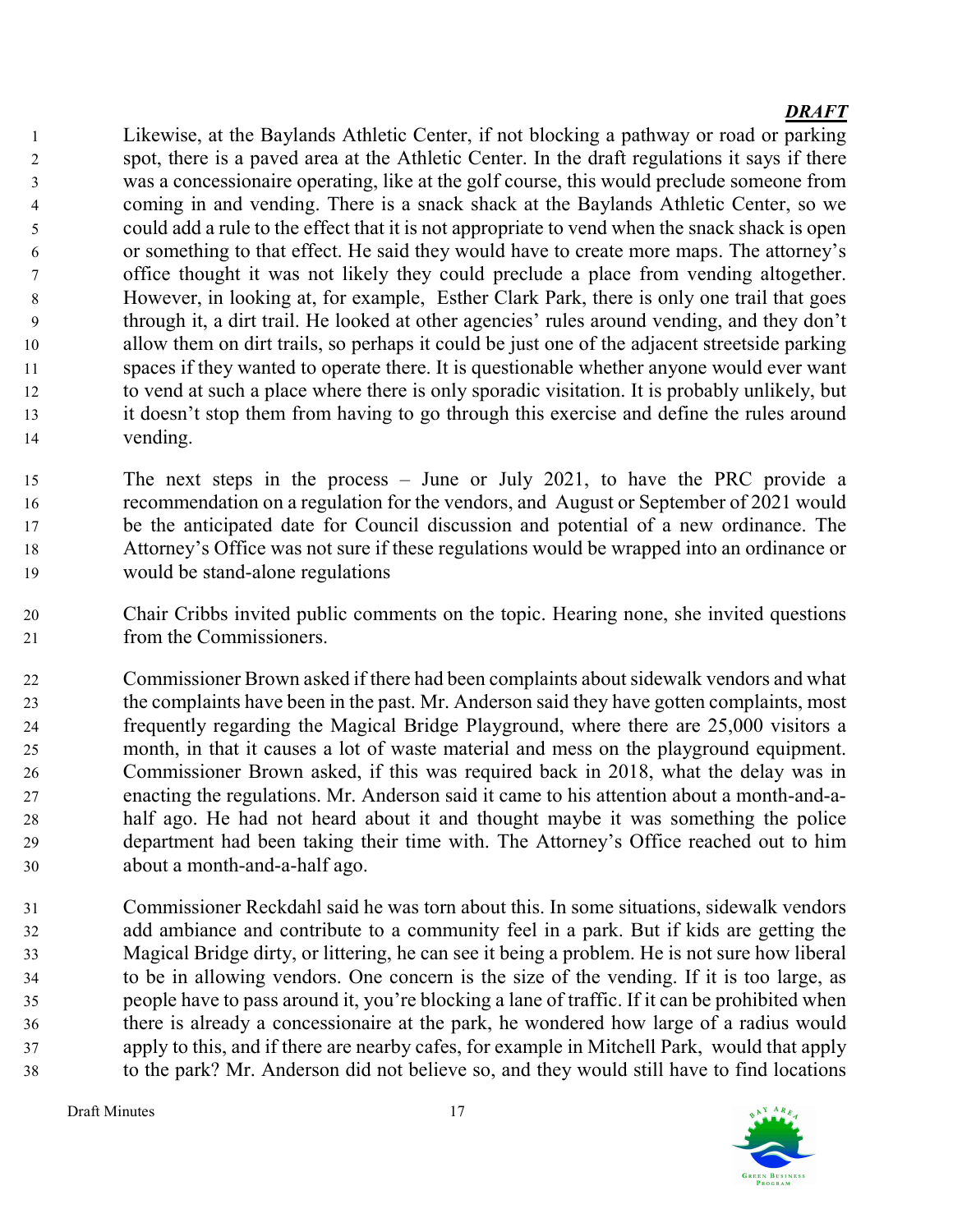where it would be appropriate and those rules would be in place. Perhaps something specific could be added to Mitchell if necessary. He said the one that stood out most to them was the golf course, where there is a full-time open restaurant. That would cover the entire golf course, but the street up to it would be open for vendors, such as the sidewalk along Embarcadero Road. He did not know if that would hold true to the Mitchell Park, but he thought that in Mitchell Park they would probably still be allowed to operate. In the draft language, he said he added in a certain width of pathway, trails less than eight feet wide, which was his best guess. There are different sized vendors that have different sized carts so, depending on the crowd, it could draw more people in and take over a trail, depending on how popular the cart is.

- Mr. Anderson remarked that the challenge is to be fair. This is intended to be something that allows vendors to operate, so they don't want to be overly restrictive. At the same time, they want to protect those assets. On a narrow trail, people will go around the vendor on the grass or landscaping, and it gets trampled and will soon kill off plants or grass, which they want to avoid. Another example is an increasing number of ground squirrels taking food out of peoples' backpacks, far more aggressively than have been in the past, to the point of being a problem. They had posted a "No Feeding" sign, and not having food in playgrounds is something they've been working on. They don't wish to lose the ground that's been gained on that issue. Also, there has been a problem where people are cooking in a park and the stains from grease get onto the surfacing and are impossible to get out. Mr. Anderson said he wants to also be cognizant of these things as well and protect resources from accidental incidents like that. Commissioner Reckdahl expressed that this will be a challenging subject.
- Commissioner Moss remarked he is really sorry about this regulation. He unambiguously suggested there should be a monumental cost put on every piece of food sold by a vendor, to pay for trash cleanup and environmental mitigation. He dreads this in the Open Space Preserves. An ice cream vendor near the front gate strongly indicates the ice cream and the paper wrapper will be on the trails far into the park. Boronda Lake will have trash in the water. He said there is a cost that City Council is going to have to pay for to keep the environment clean and unspoiled. He said, of course, the ground squirrel issue will be worse in the Open Spaces. He feels putting a \$2 or \$3 ice cream cone surcharge on each purchase would probably discourage vendors. He reiterated that the cost must be considered, much as we would like vendors to be around.
- Commissioner Olson asked if there is any sort of permit or permit fee that is being contemplated. Mr. Anderson said he believes Palo Alto Police would handle that, and there is a modest fee associated, but it is still under discussion. Commissioner Olson assumed this would not include a food truck, but be limited to sidewalks. Mr. Anderson said he believes that is correct. Commissioner Olson noticed some of the trails and grass areas and vegetated areas are shown, but she wondered if waterways are identified to be protected.

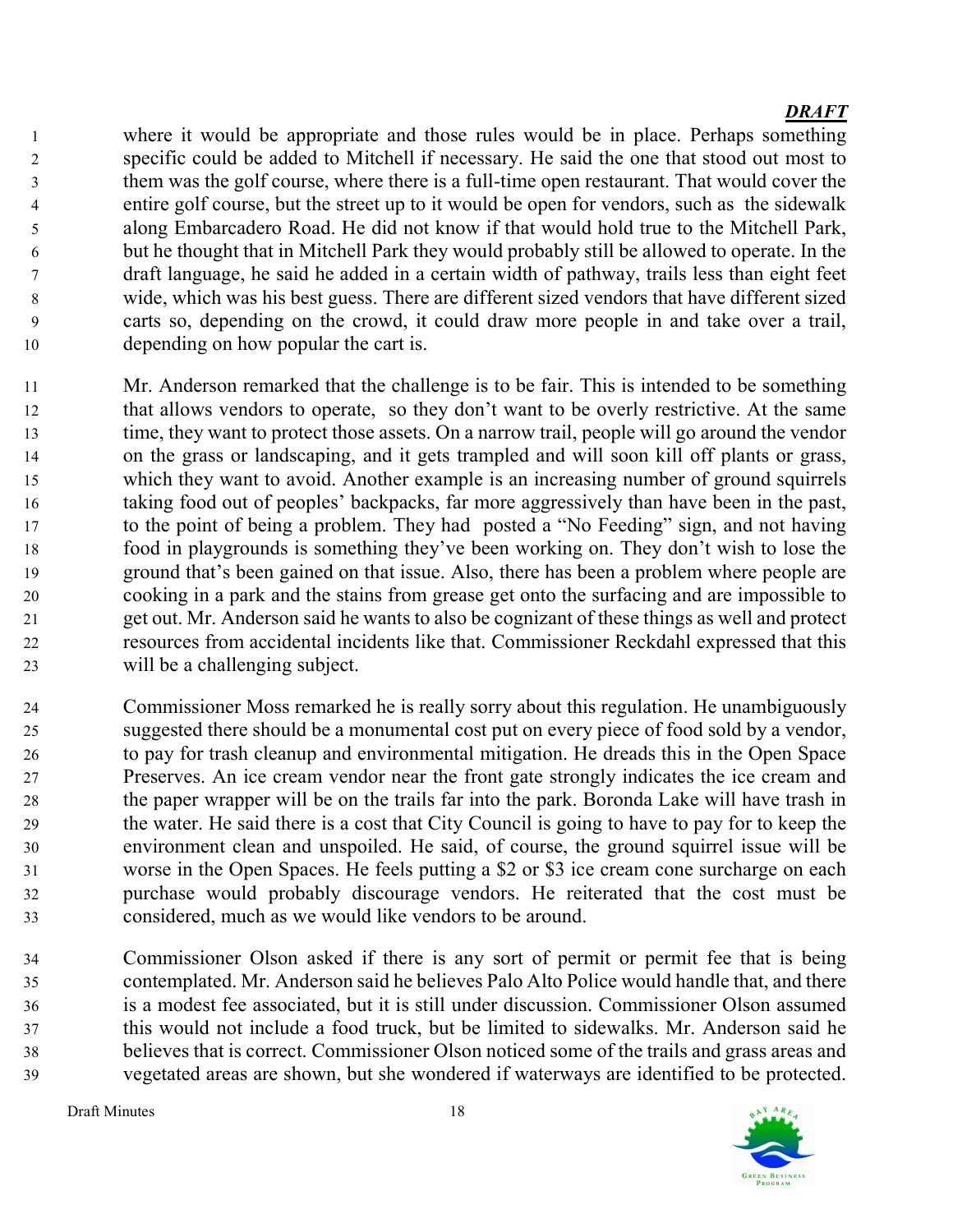Mr. Anderson said this is a good idea. Commissioner Olson said she thinks the commercial potential will be more likely to drive some of this, with higher density parks the more likely areas where it will be seen, as well as the trash and waste problem. She suggested designated areas with extra trash cans around. She would vote for Commissioner Moss to be on the Ad Hoc for the item.

Commission LaMere asked if we know how food trucks are permitted, or if they are permitted in parks at any times. Mr. Anderson said he believes it is only by permit, if there is a special event where it will be part of the permit request which goes through a multi-department review, including the Fire Department to vet the owner and equipment.

- Vice Chair Greenfield appreciated the first pass set of rules the staff have worked on for this big undertaking. He appreciates that Parks and Recreation Commission is being engaged on this. He asked if SB-946 distinguishes between parks and open space areas with respect to permitting vending and if we are required to permit vending in the open space areas. He wondered if Mid Pen has the same requirement to permit vending in their open space areas. Mr. Anderson said he can't speak to MidPen but he did ask that question of the attorney. His response was there would have to be a very good rationale for excluding them altogether. The example of Esther Clark is one where it's hard to imagine a place that's appropriate, but he said we need to be finding some options. The two areas that Mr. Anderson came up with for Baylands are two very, very small areas, for a 2,000- acre preserve. He said if we don't feel it's appropriate in most of the open space, we can find small areas where we think we could allow it. He did not include this in the map, but there are some for Pearson Arastradero, one small area that would be feasible in the parking lot, the only spot that would be safe for the vendor and for the public. Vice Chair Greenfield thought rather than getting into the details this evening, he would favor forming an Ad Hoc to pore over the policies and help craft a recommendation to the Commission to work more efficiently. Chair Cribbs agreed this is the next step on the agenda.
- Chair Cribbs said she is hearing it's not possible to separate parks and open space, so that vending in open spaces will have to be allowed. Mr. Anderson said this is correct. In the designated areas, she asked if vendors could move around in the area, like with an ice cream cart, such as the one at Mitchell Park? Or would they have to stay in a fixed designated spot? Mr. Anderson had considered this question and said that these vendors would be parking outside the preserve and pushing the cart all the way in, so the assumption would be that they are along the edge of the road, stopping as customers come by. He said it's a situation where they do the best they can providing simple guidance that makes sense. Even in light of the challenge of enforcing this, Mr. Anderson thought it would be valuable to have something simple to say to vendors. Having a simple map for the Ranger to give them to inform them where they can go to sell would be valuable.
- Commissioner Reckdahl asked if a surcharge would be allowed, assuming that regular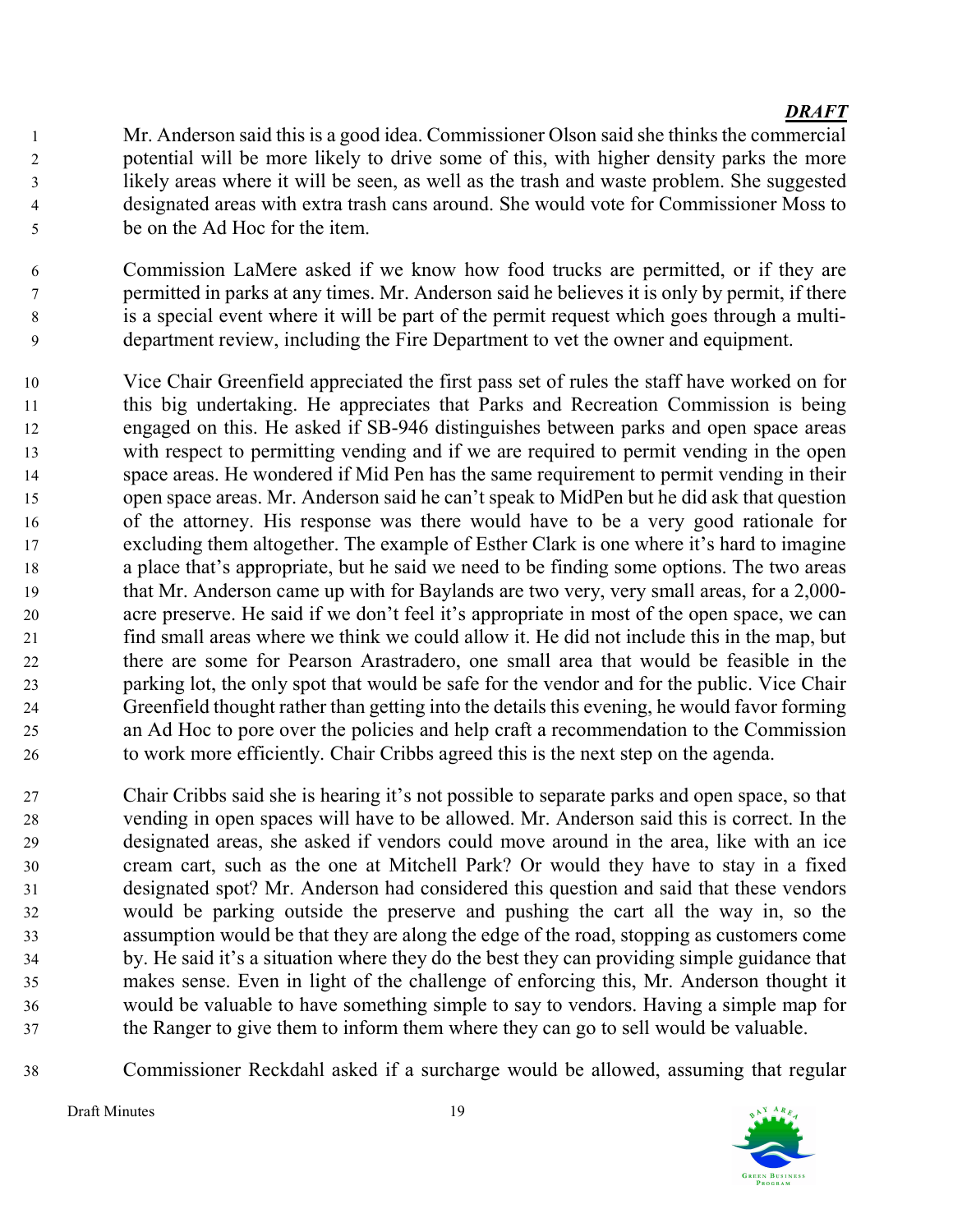sales tax would be apply. Mr. Anderson said he would check with the attorney, although he thought probably not. There is a heavy concern about trash. There is an item that says they've got to provide their own trash and they've got to take it out and that they could make that more robust.

Commissioner Brown asked if, because these are a food service establishment, if they would be subject to the disposable food service ware ordinance in the city. Mr. Anderson confirmed this is the case. He added another issue is the three sort system. They should be providing all three services – trash, recycling and composting. He tried to envision how that would work, and a staff member suggested they could have three different-colored bags, one for each of those. This would be an added challenge for them, but a more responsible one. Vice Chair Greenfield commented it is an opportunity for them to be more forward-thinking and trend-setting.

Commissioner Moss offered that the regulation says that the cities can tell you when, where and how often. He suggested that you could provide for special events, like movie night or music in the park in Mitchell and not have to provide every minute of every day in every park. He would like the City Attorney to explain that in more detail and use that to keep them out of the open spaces, except maybe for a special event, like on a Saturday for a couple hours. He said he wants to know how much limits we can have on all three of those things mentioned.

# 5. Establish a new Ad Hoc Committee for the Sidewalk Vendors in Parks Policy

Chair Cribbs asked for any volunteers to be on an Ad Hoc for this item. Commissioners Moss and Brown and Vice Chair Greenfield volunteered to join this Ad Hoc.

# MOTION

Commissioner Reckdahl moved to create an Ad Hoc Committee including Commissioners Greenfield, Brown and Moss, to explore policies for Sidewalk Vendors in Parks. The motion was seconded by Commissioner Olson. The motion passed, 7-0.

# 6. Baylands Nature Preserve Interpretive Sign Project

John Aikin, Director of Junior Museum and Zoo, updated the Commission on the Interpretive Sign Project, which got its start in 2016. He said they have been calling it Friendship Trail. He described the interpretive vision for the series of signs, which was to bridge two communities that are caring for a salt marsh – East Palo Alto and Palo Alto. It was conceptualized when the East Palo Alto facility was used while renovating the Nature Center. They realized how close they were and thought it would be great to challenge people to move between the facilities. He explained that there are specific ideas around how the signs will shape the visitors' experience. It will have focused content – focus on

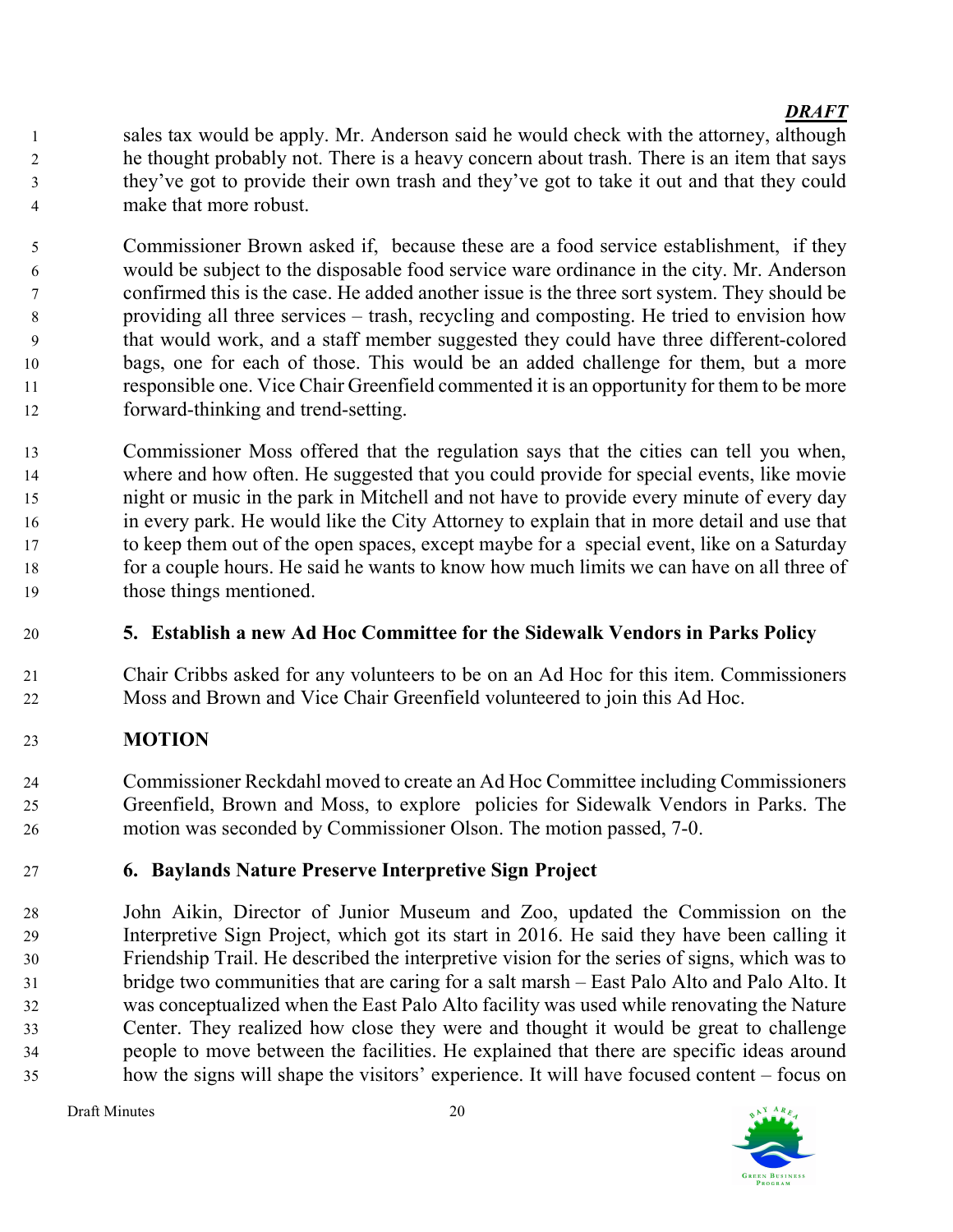things you can see, smell or feel at the site. Visitors will also learn about people protecting and preserving the marsh. The labels are in Spanish and English. The project connects facilities in East Palo Alto and Palo Alto. One could start at the Cooley Landing Education Center in East Palo Alto, come to the Lucy Evans Nature Center, go down to the sailing station launch and end up at the Environmental Volunteers EcoCenter.

Mr. Aiken shared an example of an interpretive sign on the deck of the Lucy Evans Nature Center. The idea is that all of these will have similar look and feel and language. There are limited interactive exhibits located in safe places where they can be managed. The budget is \$233,000, which is revenue from local and state grants. He thanked the Friends of Palo Alto Parks and Environmental Volunteers for their support. He said they pulled the design out of the grant request for the State Parks to increase the opportunity to receive the 12 \$162,000, which is for fabrication and installation. Mr. Aiken recognized the partners in the project, who are working hard to protect the Baylands. He said they have been working with San Francisquito Creek Joint Powers Authority, collaborating on their exhibits on Friendship Bridge, making sure the public has a seamless visitor experience.

- He said the last time they met was in June of 2017. Since then the Planning and Architectural Review Board has approved the project. They received input from public, stakeholders and partners and came up with the idea of a working title for the trail system called Friendship Trail, because it goes across Friendship Bridge and is about bridging these two communities. They obtained grant funds for the soft costs and engineering costs, developed the design and surveyed for the deed restriction required by the State. The State of California requires that they put a deed restriction on land that they own so that that land stays in the purpose that these signs are intended for 30 years. Meaning, the park will remain a park. The open space will remain an open space.
- Mr. Aiken said the original ideas for interpretive messages was a long line of signs all the way along the way, but everyone was rather appalled at that number of signs. They then found ways of clustering them into interpretive nodes, having one to four signs at each node. They talk about the neighborhood, particularly in East Palo Alto, because in meeting with the residents and the city managers, there is a great source of pride in the history of the neighborhoods. They thought the residents would enjoy it if they focused some of the interpretive messages there. The Boardwalk was built for the five interpretive nodes. There are special railings holding the signs. Some of the interactive elements will be in this location. The standard for attaching signs on the trails include some that are similar to the standards holding up the signs in Rinconada Park. Some will have a concrete footing and others will have pads. They are working with the Rangers to determine where the pads are needed, which are more expensive, and which type of construction is appropriate.

Mr. Aiken described the timeline for the project from the conception in 2016 to present. What is yet to be done is to complete the design and the deed restrictions. The text of the

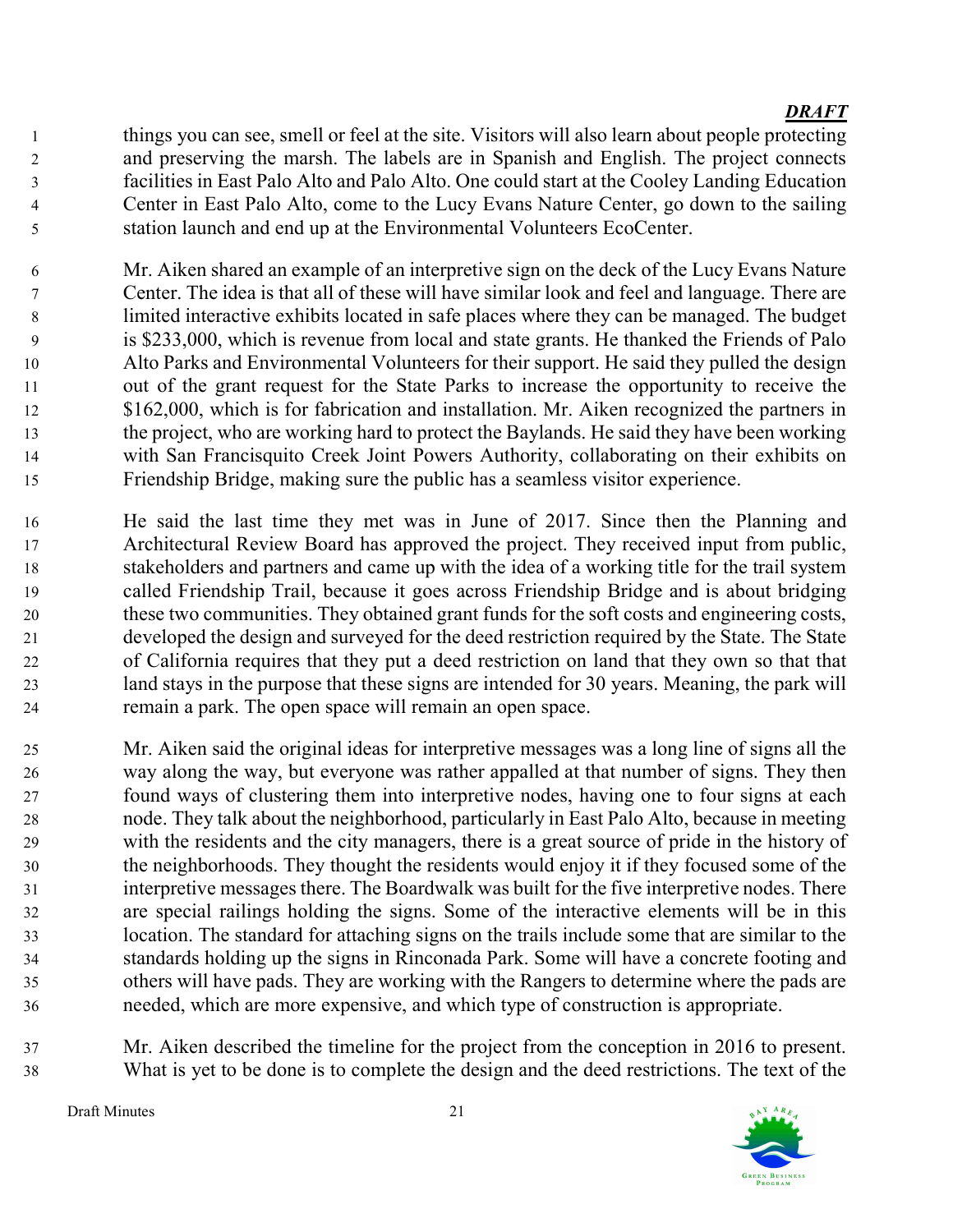signs is written and is being translated into Spanish currently. Those will be input for every sign, laid out, kerned, photos added, interactive elements installed and ready to be assembled during fabrication and then installed. He said they will bid the fabrication contract which will be a high contract requiring City approval. The plan is to bring the deed restrictions and fabrication contract to City Council at the same time later this fall. He said there is an installation window on the Baylands next to the marsh, because of threatened and endangered species' breeding periods and chick rearing periods in the spring and summer. Wintertime will be the opportunity to go out and install. They are working out all those issues but will try to do the install in dead of winter, trying to finish everything up in March of 2022.

- Chair Cribbs invited questions from the public. Hearing none, she invited questions and comments from the Commissioners.
- Commission LaMere expressed thanks for the work the Mr. Aiken has put into this. He appreciates reaching across and having two languages and a partnership between different people and with neighbors.
- Commissioner Olson echoed the thanks and likes the signage being based off of the Lucy Evans Interpretive Center signage. It is engaging content on such a small area of space. She likes the clusters as opposed to the continuous signs and looks forward to seeing how the project manifests itself and is grateful for the dedication on it.
- Commissioner Moss said he has been interested in this project since the beginning and has been to several meetings out at the Baylands. He is happy to see it coming to fruition. Initially there were many, many stations, and to see it clustered into a more manageable set of nodes is encouraging as it reduces the cost and the clutter. He feels this was a big improvement and notes that the messages they will present are important.
- Draft Minutes 22 Commissioner Reckdahl was also excited about the project and complimentary of it. He asked Mr. Aiken to explain more fully making it "bulletproof." Mr. Aiken replied there are techniques and manufacturers that make things as strong as they can be. The signs on the Lucy Evans Nature Center deck are made by a company that makes freeway signs, and they are the strongest, most fade-resistant, cleanable surfaces there are. Some interpretive signs put up by the U.S. Fish and Wildlife Service have been tagged and beaten into the ground, so they are going to try to continue working with East Palo Alto to get community members to help maintain the signs. They have limited the things that could be easily broken, like interactive exhibits, to areas where they can be protected. They are also going to need to have a program to clean them on a regular basis. He said it is not realistic for the Rangers to be able to do that. They have volunteers. East Palo Alto has volunteers, so having a group that comes together to do this will help foster ownership of it as well. Commissioner Reckdahl expressed concern at them getting tagged. He asked what the process for de-tagging is. Mr. Aiken said washing is the first step, followed by chemicals

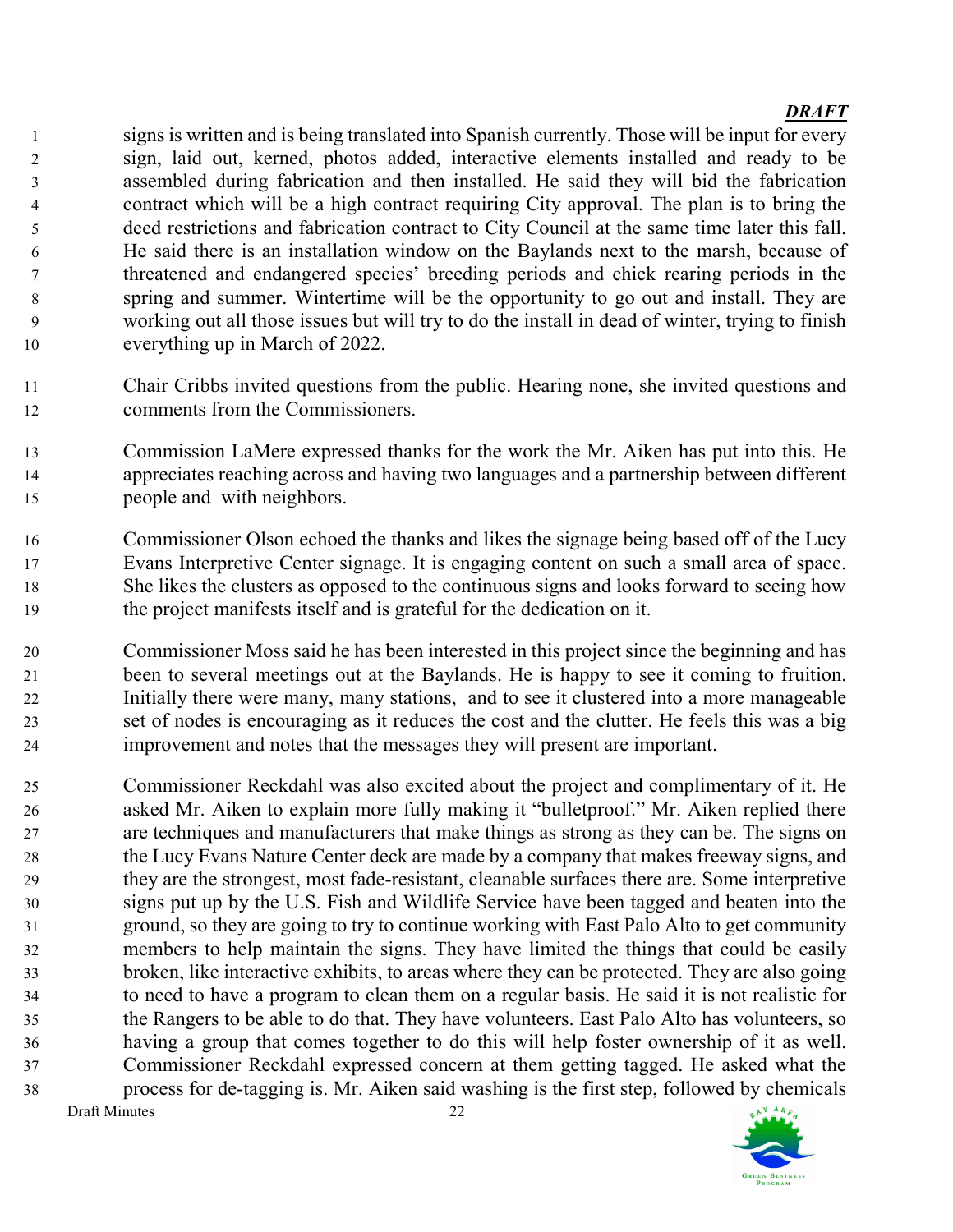that don't harm the surface of the sign but will take the paint off.

Commissioner Reckdahl asked if there will be benches nearby. Mr. Aiken said there are existing benches near some of the installation sites. They have purposely not put signs in front of benches so that people can enjoy the view. They are being conscious of accessibility. He said many levees are not currently accessible to all. Everybody is waiting for a levee-razing and rebuilding project. When that happens, the signs will be pulled and re-installed. He said that will be the time to make all of them fully accessible. They are definitely putting them in areas that are accessible, but there are some areas, because of grades and substrates over a vast area that it is not practical to make them fully accessible.

- Commissioner Reckdahl asked if they know what the content is going to be. Mr. Aiken said they know the content in detail. Alex Hamilton has been going over and over the language. The educators have been reviewing it all, and it is now being translated. He said writing exhibit labels is an art, to be able to communicate something relatively complex in relatively few words in a way that is readable, and they have a good team working on it. Commissioner Reckdahl asked if Mr. Aiken could share the content with the Commission. Mr. Aiken thought this was possible. He will have to find a way to bundle them together. It is a fair amount of information and is organized by nodes and what you're seeing at each location, and then the text.
- Commissioner Reckdahl asked Mr. Anderson about the path of the Friendship Trail ending up at Cooley Landing. The last stretch is not a real trail, but kind of a dirt volunteer trail. There was thought of getting an easement on that. Mr. Anderson said there was an attempt to make progress on that. They reached out again to the property owner, having done so twice before. On all three occasions they were denied. There is no interest on the property owner's behalf to provide an easement to do a developed trail. Commissioner Reckdahl said that's a bad decision from a public good standpoint. He thought it should be pursued in other ways. Mr. Anderson said they have not given up, but are still working with City of East Palo Alto and MidPen. These two and Palo Alto are all interested in seeing if we can work something out. There is an interest in teaming up, which they hadn't done before. He said maybe the multi-agency approach will bear fruit. They had started conversations and then COVID hit and they were derailed, but they will pick it up again when time allows to see if they can make headway.
- Commissioner Moss said another option is cantilevering over the marsh itself which is very expensive. The other option is eminent domain, but you've got to have a very strong case. Commissioner Reckdahl thought this would qualify for eminent domain, the threat of which may be enough to get them to sell. Mr. Aiken said the building permits are through East Palo Alto and they are the ones that should apply pressure as a planning approval process. Commissioner Reckdahl suggested the Joint Powers Board may have that ability.

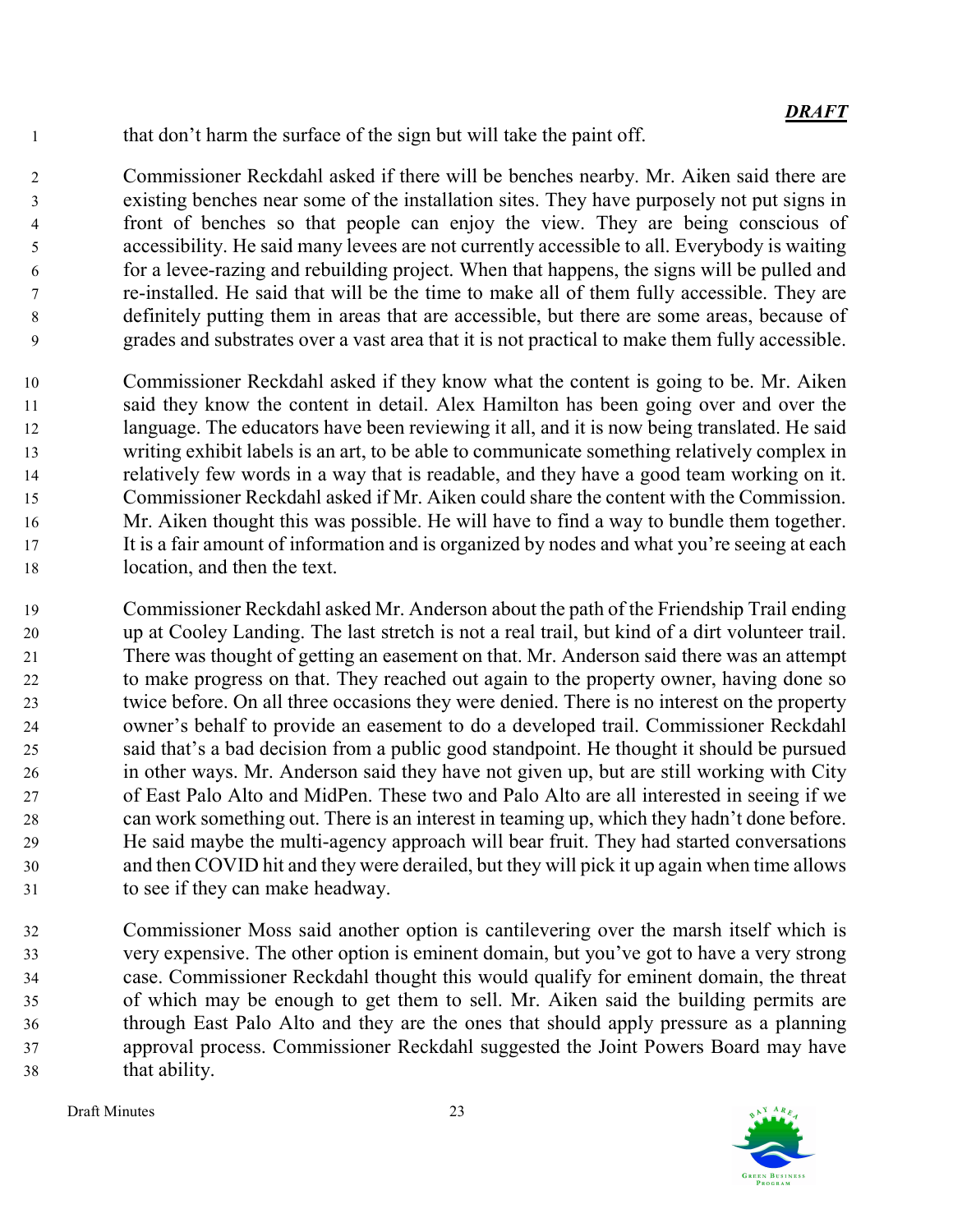Commissioner Brown said, although it was a lengthy process, there was a lot of good input, down to the footings of the signs. She said she is very excited. Her best friend lives in East Palo Alto and they are both Spanish speakers, so she looks forward to enjoying this project with her.

Vice Chair Greenfield said it's great to see the light at the end of tunnel. He asked if there are any remaining challenges or significant concerns regarding getting to the finish line. Mr. Aiken said deed restrictions have always been tricky. Their attorneys met with the state attorneys to come up with a plan to say we're not going to book the entire parcel or even the entire levy, put a restriction on that because of various issues with moving of levies. What they've done is surveyed each of the installation sites and are just putting a deed restriction on those. They still have to go back and get approval from the state for the actual language, although they have approved it in concept. He said he feels like they are really in the home stretch and once that is done, he will feel safe.

Chair Cribbs said it is all great news and a wonderful presentation. She is happy to see the two communities working together to accomplish what is going to be a wonderful goal.

# 7. Letter to Council Regarding Junior Museum and Zoo Ticket Price

Chair Cribbs explained that she would like to have the Commission approve a letter to the Council regarding support for reduction of the \$18 entry fee to \$10, given our fiscal situation, with an encouragement to review the entry fees with the thought of reducing them further as the economic climate improves. It is a letter Mr. Anderson helped her write to support the recommendation of the Finance Committee and make sure that people understand that the Commission would like it to be less money, understanding the economic climate that we're in. She asked for discussion on the letter. Vice Chair Greenfield observed that the recommendation is consistent with what the Finance Committee has already recommended and simply supports the direction that a Council Committee is already moving in. He felt it was appropriate and reasonable, given the public outcry the issue has gotten. Commissioner Moss remarked that when this was discussed at the last meeting they were told that the \$10 fee would cover 60 percent of operating costs, whereas, \$18 would cover 100 percent. He wondered how staff would deal with this shortfall. Vice Chair Greenfield thought that this assumed that there would be the same number of paid entries to the JMZ regardless of the price point, and he felt that this might not be the case. The cost tradeoff for reducing from \$18 to \$10 per person is unknown. Commissioner Moss felt the \$18 fee is way too much, and \$10 is much more realistic. He said it will depend on how the costs are covered and how much cost is incurred by having more people paying less.

# MOTION

Draft Minutes 24 Commissioner Olson moved to support the letter. The motion was seconded by

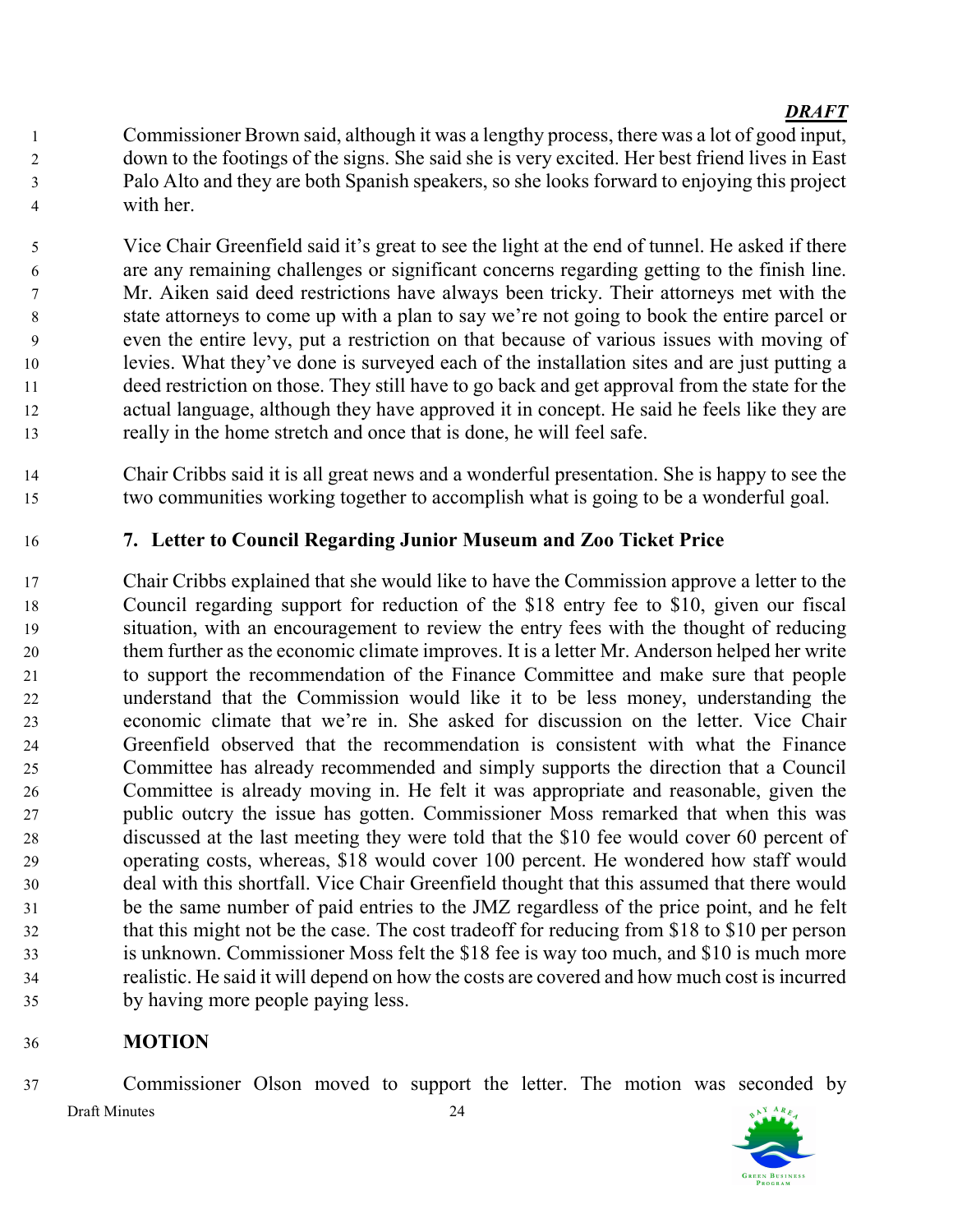Commission LaMere. The motion carried, 7-0.

### V. TENTATIVE AGENDA FOR THE JUNE 22, 2021 MEETING

Mr. Anderson said there are three potential items. One is the Park Improvement Ordinance for the Tide Gate project. If they are moving quickly enough on the Ad Hoc on the sidewalk vendor regulations, this could potentially be brought in June, but the attorney said they could also do July as an option. They will see how much progress is made with the Ad Hoc and how soon they are ready to bring it back for action. Lastly, depending on progress with the next meeting, perhaps a beginning skate park conversation.

- Chair Cribbs asked if there would be information about the City budget in the staff report. Mr. Anderson said in the department report it will be just a couple days before. He said he could have at least the basics and some of the key impacts to Parks and Rec-related CSD budget.
- Commissioner Reckdahl asked if Mr. Anderson had gotten feedback from the Fire Department. He said he would love to hear about fire safety. Mr. Anderson said he submitted a request. Commissioner Reckdahl had emailed him regarding the latest on fire safety for the whole Foothills area. He forwarded that to the Office of Emergency Services and the Fire Department. They are working right now on an informational report that will 18 had go to City Council on June  $21^{st}$ . He had asked if they would be willing, and they said they would look into that. He's got the both the Chief from Fire and the Chief from OAS looking into this and seeing if they might be able to either give us a presentation or whether that would go to Council, and PRC could listen in. Commissioner Reckdahl said he is very concerned with so many people up there. If something happened, evacuating the people off the trails is a logistics nightmare. He thinks they should put some thought into it now before it happens.
- Vice Chair Greenfield asked regarding the agenda, if they are looking for potentially an update from Friends of Palo Alto Parks and the Palo Alto Recreation Foundation.
- Chair Cribbs said they talked about it. The work plan approvals will be back, and they'll have their meeting after that. She said in some respects they can't do much until they hear from the attorney about fund-raising. She said they could talk to Roger and Jack Morton about potentially having those two groups come just for a discussion. Vice Chair Greenfield said it would be useful to get them primed to be coming sometime soon and let them think about what they want to present. Chair Cribbs thought maybe June or July. Vice Chair Greenfield asked about a Boulware update. Mr. Anderson said he would talk to Peter Jensen about that.
- COMMENTS AND ANNOUNCEMENTS

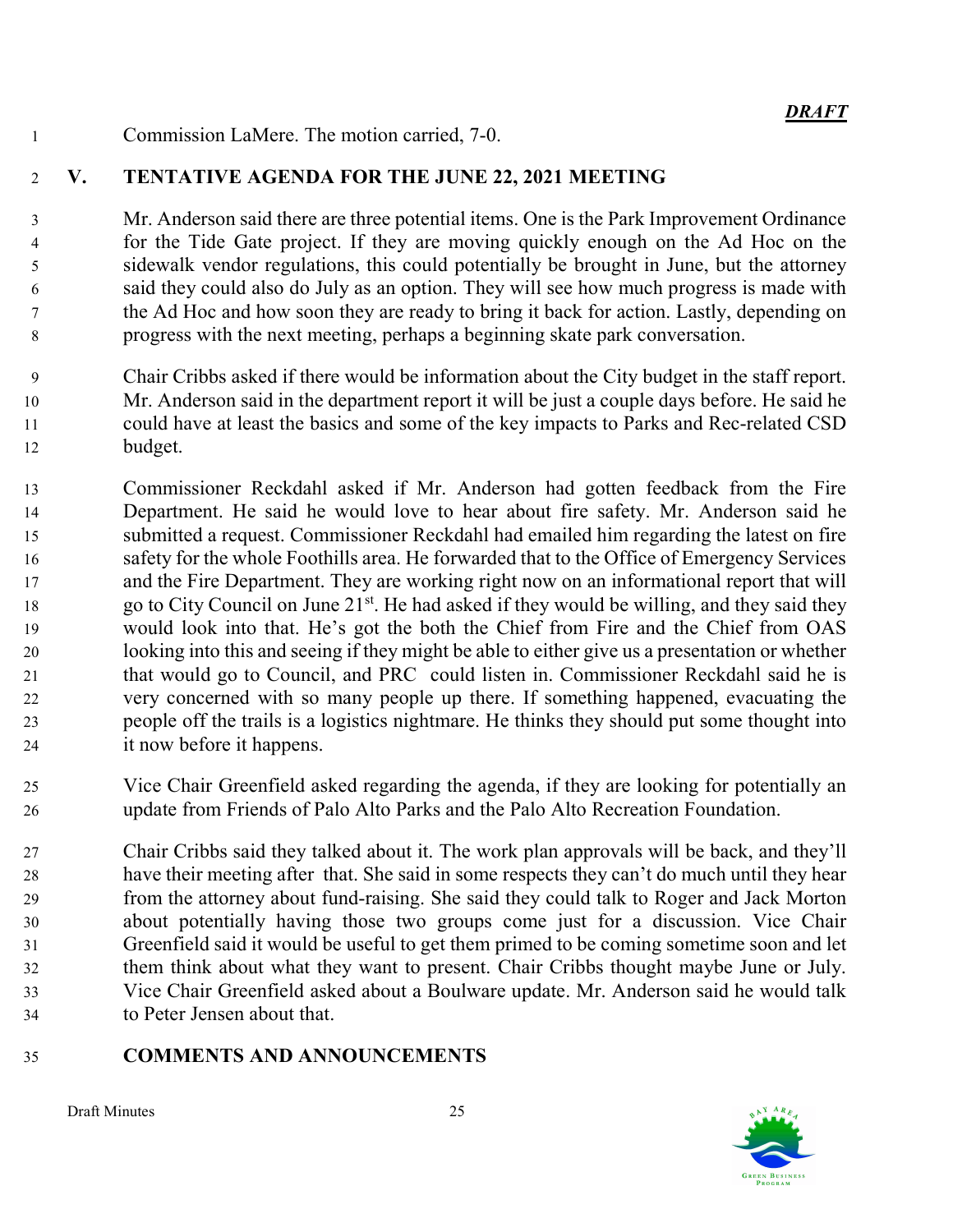1 Commissioner Moss said Friends of Cubberley will meet on May  $30<sup>th</sup>$ . He will be interested to learn what progress has been made between the school district and the City. Councilmember Kou is on the committee. The school district has been more forthcoming after the PG&E issue this winter, looking at the vacant parking lot, or if the City can move forward and do something unilaterally on their seven acres. Commissioner Kou said the Ad Hoc committee has not met officially but is trying to determine the framework of what the discussion will be.

- Commissioner Moss also shared that the City of Mountain View has a beautiful new park, Fayette Parkway, which sits on top of the Hetch Hetchy right-of-way, behind the CVS at the corner of San Antonio and El Camino. He said it is worthy of people looking at it. Palo Alto has a stretch near Gunn High School that could use the same treatment, or possibly become a dog park or something like that. In considering new recreation opportunities, that could be one to look at in the future. He also commented on the Renzel Pond at the Baylands, saying it is spectacular in the growth and number of birds.
- Vice Chair Greenfield asked Mr. Anderson about trash piling up in the parks, especially on weekends and wondered what the staffing level has been, compared to pre-COVID 17 times and if it could be better addressed. Mr. Anderson replied that the challenge is a staff-related issue, primarily with contracted-out sites, the landscape maintenance contract with Brightview. They maintain the vast majority of parks. The contract was reduced last July by about 26 percent because of the budget deficit. It has had an impact, especially evidenced with weeds and trash. The increased numbers of park visitors since COVID has also had an impact on all parks and open spaces, with the same infrastructure, trash cans, et cetera. He said they are trying to work with Zero Waste, who instituted the "three-sort rule" to help with capacity and additional resources. Vice Chair Greenfield felt its very important for City Council to understand this as they are considering budget tradeoffs currently. It is demoralizing to see trash piled up around trash cans, clearly a capacity/servicing issue. He was asked if there are any stormwater runoff regulations that are being violated with the piled up trash. Commissioner Moss suggested they could possibly use some of stormwater's funding to keep trash out of the storm drains. Mr. Anderson said they can certainly ask about this.
- Chair Cribbs remarked that in the past "Adopt-A-Park" has been mentioned and wondered if this would be a possibility for helping with this problem. Mr. Anderson wasn't sure it would solve this problem. The "Litter Gitter" program goes out and collects loose litter, but they deposit this in a park trash can, as opposed to taking it home. The capacity, especially on weekends, has exceeded what is available. So, it is a combination of additional resources to service parks, and in other cases, an exemption to the rule. If they wanted to add one more trash cans, they have to add three – recycling, compost and trash – and in many places that is not feasible simply for the space. An exemption for extra trash is needed, because the alternative is much worse. Vice Chair Greenfield said it sounds like